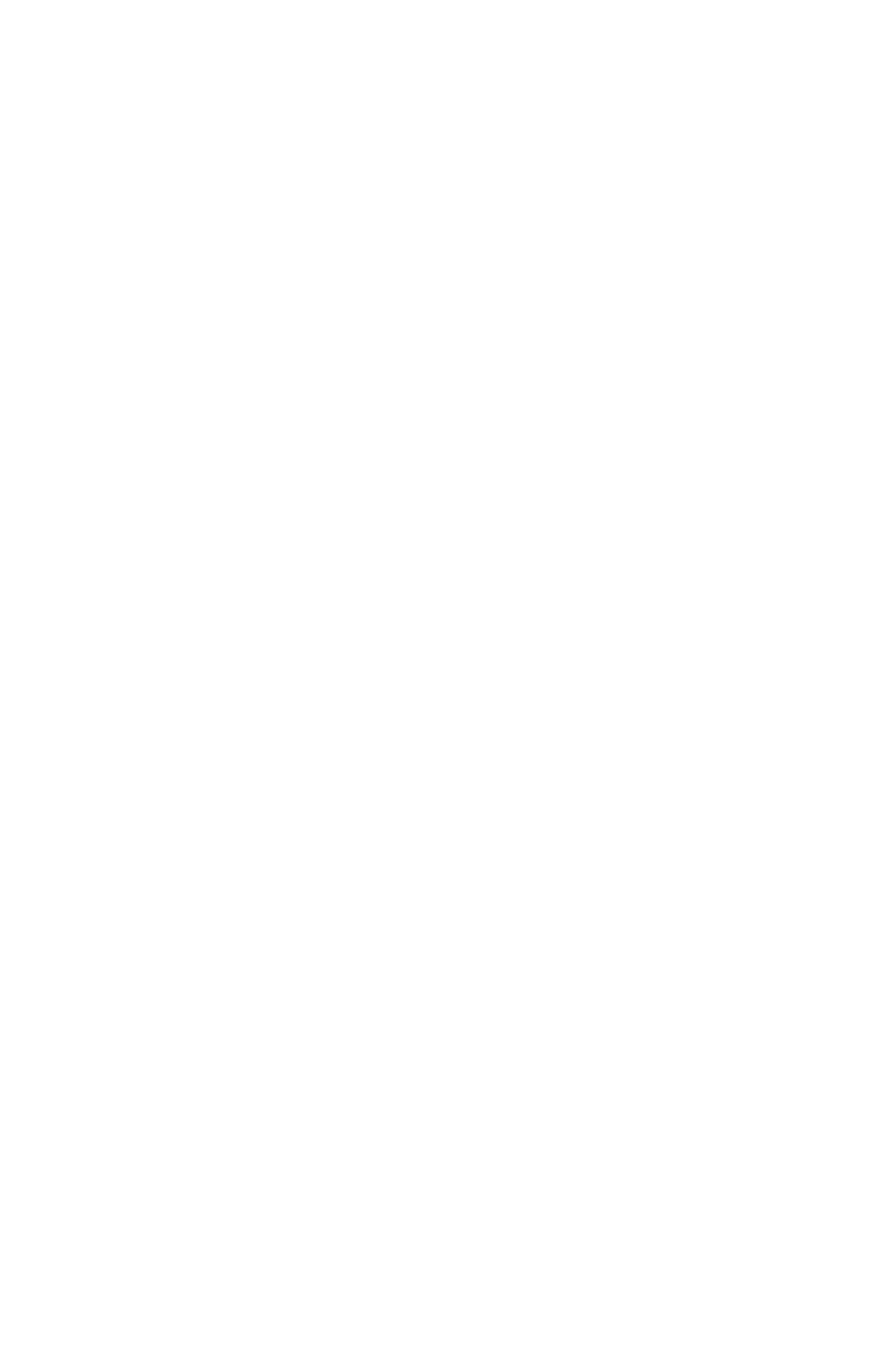# **CONTENTS**

| <b>Equipment Breakdown Insurance</b>                   | 1              |
|--------------------------------------------------------|----------------|
| What's It All About?                                   | 1              |
| Why the Need?                                          | $\overline{2}$ |
| <b>Commercial Property Insurance Policy Exclusions</b> | 2              |
| <b>Inspection Services</b>                             | 3              |
| <b>Mandatory Inspections</b>                           | 4              |
| <b>Evolving Equipment Risks</b>                        | 5              |
| <b>Equipment Hazards</b>                               | 5              |
| Why Do Breakdowns Happen?                              | 7              |
| <b>Policy Coverage</b>                                 | 8              |
| Accident                                               | 8              |
| Electronic Circuitry Impairment (ECI)                  | 9              |
| Object                                                 | 9              |
| <b>Comprehensive Coverage</b>                          | 11             |
| <b>Property Damage Coverage</b>                        | 12             |
| <b>Indirect Damage Coverage</b>                        | 13             |
| <b>Other Coverages and Limits</b>                      | 15             |
| <b>Policy Conditions</b>                               | 18             |
| <b>Policy Exclusions</b>                               | 20             |
| <b>A Choice of Policies</b>                            | 26             |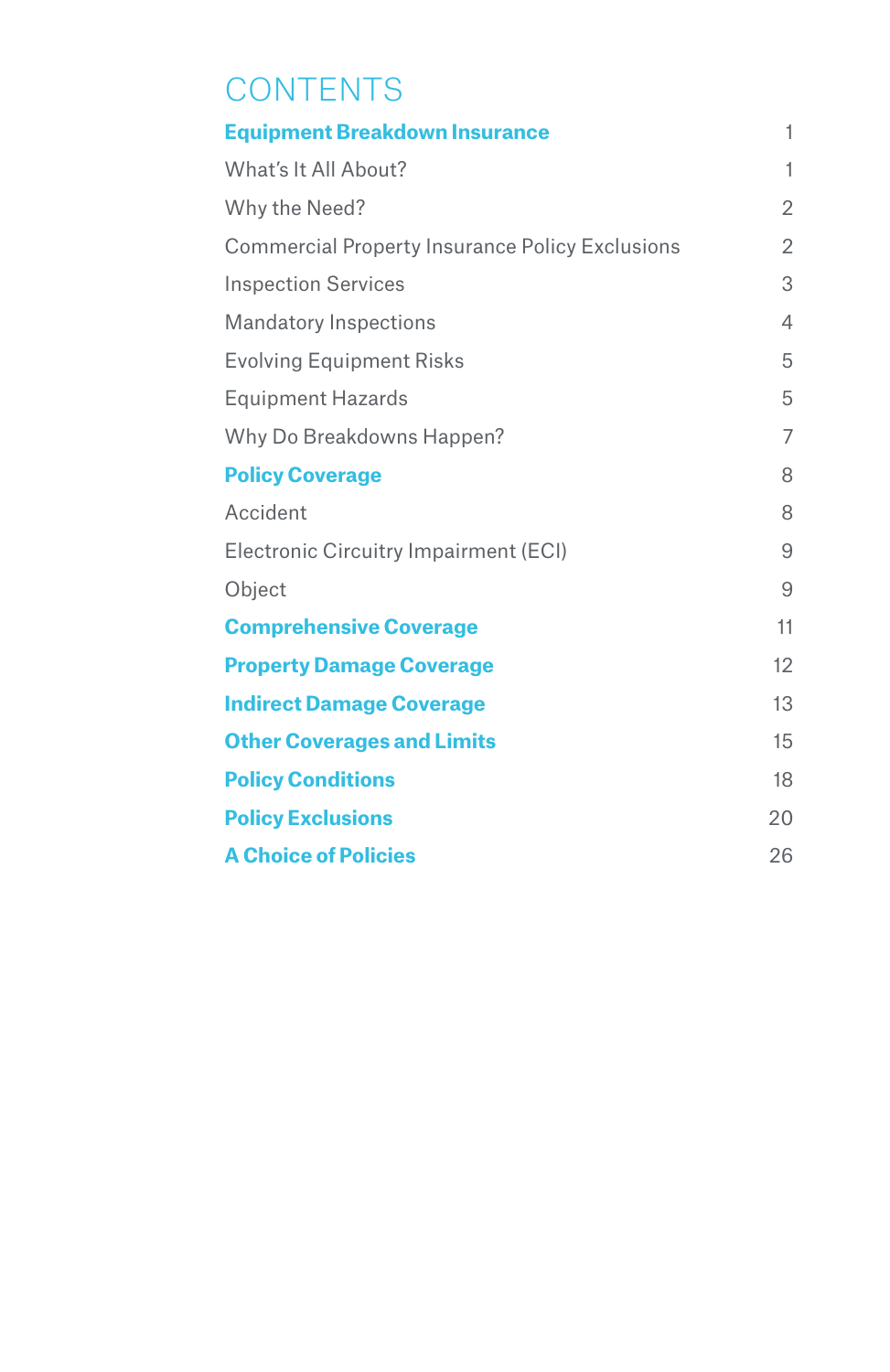### EQUIPMENT BREAKDOWN **INSURANCE**

This booklet will help you increase your equipment breakdown insurance business. At \$402<sup>1</sup> million, it is still a big, underserved market: more than half<sup>2</sup> of all commercial property policies written do not carry equipment breakdown coverage – insurance you could be placing.

Much of the business comes from large risks, such as public utilities, petrochemical plants, and national industrial accounts. But more than 90 percent of equipment breakdown business is generated by commercial, industrial, agricultural and residential risks, in and around your own community.

While equipment breakdown insurance often covers complex equipment, systems and processes, understanding and writing equipment breakdown insurance isn't complex. This guide covers what you need to know, keeping it brief, factual and easy-tounderstand, with lots of quick-reference exhibits that make it easy to recognize and respond to real-world equipment breakdown insurance needs.

The Boiler Inspection and Insurance Company of Canada (BI&I), a member of HSB Group and part of Munich Re's Risk Solutions family, is the Canadian leader in equipment breakdown insurance, loss prevention, and inspection services. We set the standard for excellence, with unmatched engineering-based expertise, a long-term view of industry requirements, and commitment to service excellence in client relationships. We provide packaged products that can be adapted easily to your customers' needs and seamlessly integrated with your way of doing business.

Partnering with BI&I will strengthen your competitive position, increase your profitability, and enhance your customer relationships with comprehensive equipment breakdown insurance solutions.

#### **What's It All About?**

Equipment breakdown insurance is a form of property coverage. Its purpose is to insure against the financial losses – property damage, business interruption and spoilage – that result from a defined Accident (often referred to as a breakdown), or Electronic Circuitry Impairment (ECI), to specified kinds of mechanical, electrical, and pressure equipment, referred to as Objects.

1 OSFI Consolidated Premiums, 2016. 2 BI&I Estimate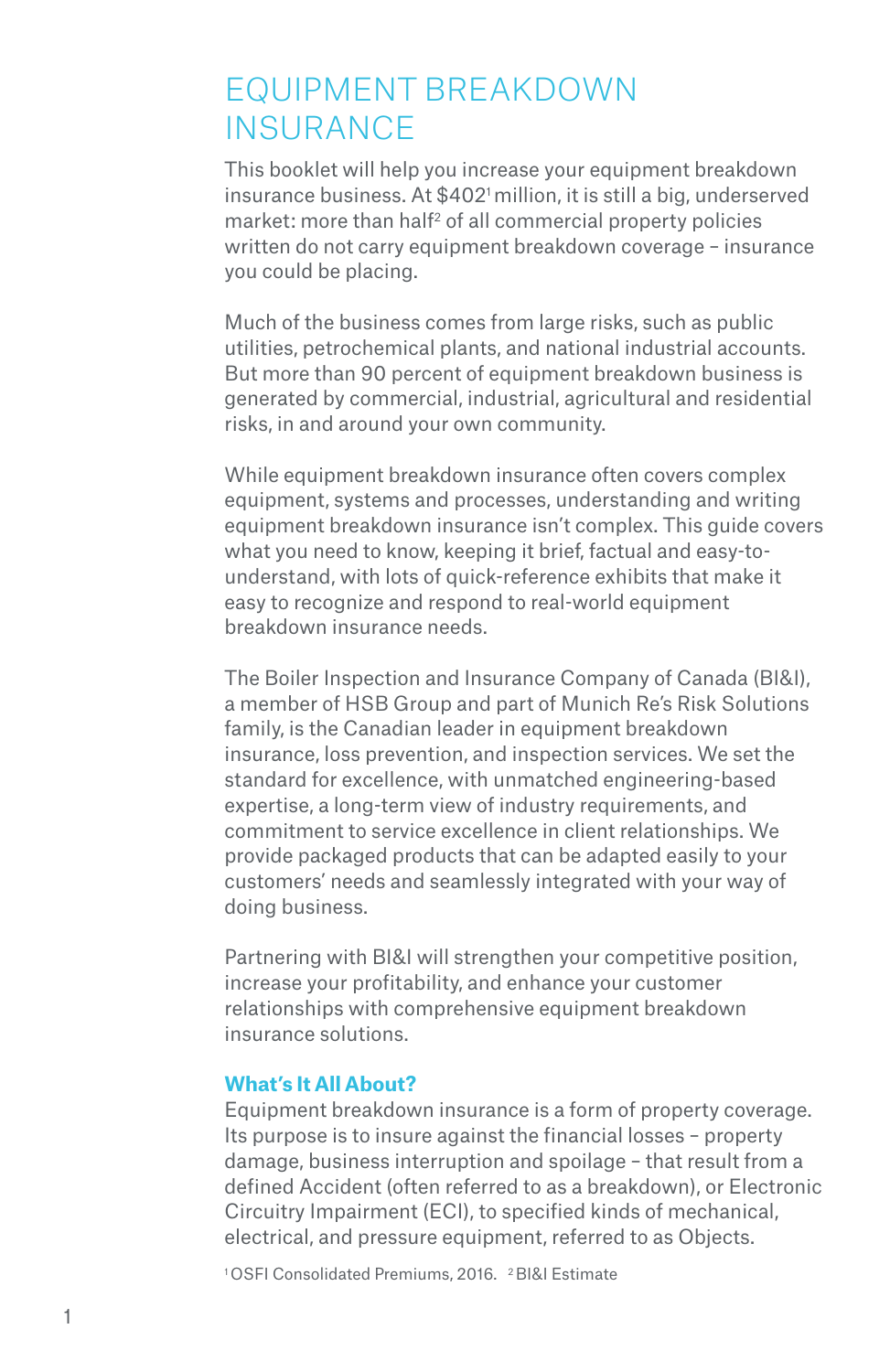Insured equipment may include such things as steam boilers, hot water tanks, pressure vessels, refrigeration and air conditioning systems, motors, generators, compressors, pumps, engines, fans, blowers, gear sets, turbines, transformers, electrical switchgears, electronic equipment, and a wide range of production and processing equipment.

#### **Why the Need?**

There are three main reasons why equipment breakdown insurance is important:

1) It covers exposures that are normally excluded in other property insurance policies.

2) Insurance company inspections (which are not obligatory) may help reduce the likelihood of breakdowns to insured equipment. 3) Insurance company inspections of boilers and pressure vessels satisfy the provincial inspection requirements in several provinces.

#### **Commercial Property Insurance Policy Exclusions**

With few exceptions, the kinds of breakdowns that happen to boilers, pressure vessels, machinery, and electrical equipment are not covered by most property policies.

Property policies specifically assume liability for the explosion of accumulated gases or unconsumed fuel in the combustion chamber or flues of a boiler or other fired pressure vessels. This hazard is generally referred to as a combustion explosion.

There is another boiler explosion hazard, however, that is usually much more violent than a furnace explosion. That's an explosion caused by steam or water pressure within the boiler, and its results can be devastating.

In this regard, the explosion provisions of most property policies specifically exclude loss from the explosion of all boilers generating steam, and piping or other equipment connected to these boilers.

Apart from boiler explosions, there are other kinds of breakdowns that more frequently happen to this equipment, yet are not covered by most commercial property policies, such as:

- burning (overheating) of boilers or fired vessels due to a lack of water
- cracking of sections of cast iron boilers, due to a variety of causes
- bulging or bagging, usually the result of the build-up of scale or sediment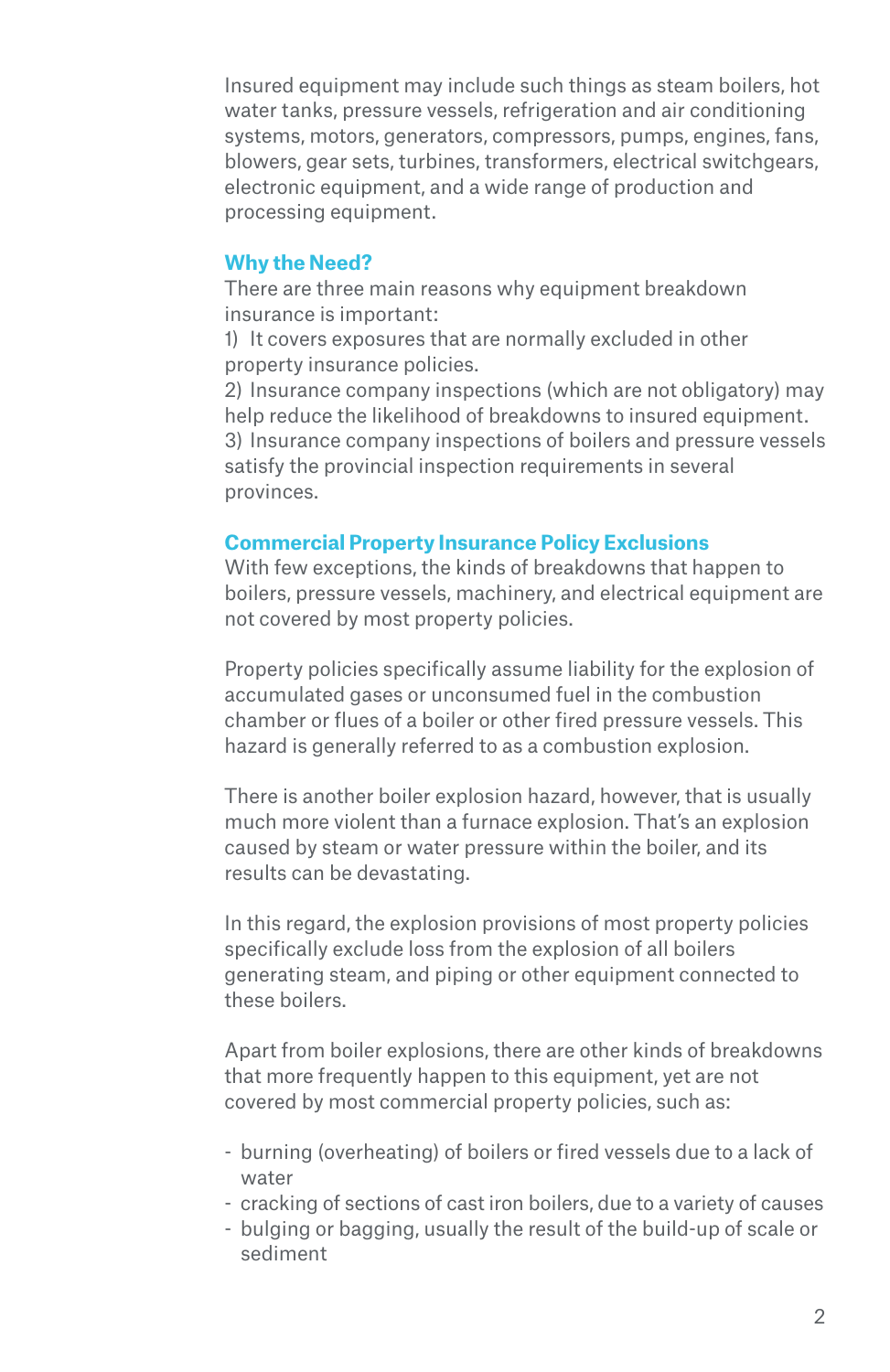Pressure vessels such as air tanks, jacketed steam kettles, and propane storage tanks are objects that can also be subject to explosion. Property policy wordings normally exclude vessels and apparatus under pressure which have a maximum normal internal pressure exceeding 103 kilopascals (15 p.s.i.) with the exception of small hot water tanks under 610 millimetre diameter (24 inches) and manually portable gas cylinders.

In addition, electric arcing is excluded under most commercial property policies. This means that the electrical burnout of motors, generators, circuit breakers, electrical distribution boards, cables, and transformers – from such causes as short circuits and line surges – is not covered. An exception is damage caused directly by lightning.

And finally, you'll note that the commercial property policy specifically excludes mechanical breakdown and explosion of equipment due to centrifugal force. These are the very types of breakdowns that happen to a wide range of machinery.

It's important, therefore, when you review your clients' needs for coverage on their heating, cooling, processing, or manufacturing equipment, to bear in mind the very limited protection that is offered under property insurance with respect to the most common equipment and machinery hazards.

#### **Inspection Services**

Ever since equipment breakdown insurance was introduced in Canada, inspections of insured equipment have played an important role in helping to reduce the likelihood of breakdowns.

It should be pointed out that an equipment breakdown policy does not guarantee that inspections will be made.

They are made by the insurance company in order to help reduce the frequency and severity of equipment failures. Policyholders benefit from improved equipment reliability and fewer unexpected breakdowns. The insurance company benefits from a reduction in the number and size of claims.

The insurance company inspector serves three basic functions:

#### **1. Risk Assessment**

The inspector is the 'eyes' through which the underwriter sees the risk. This is accomplished not only by the inspector's analysis of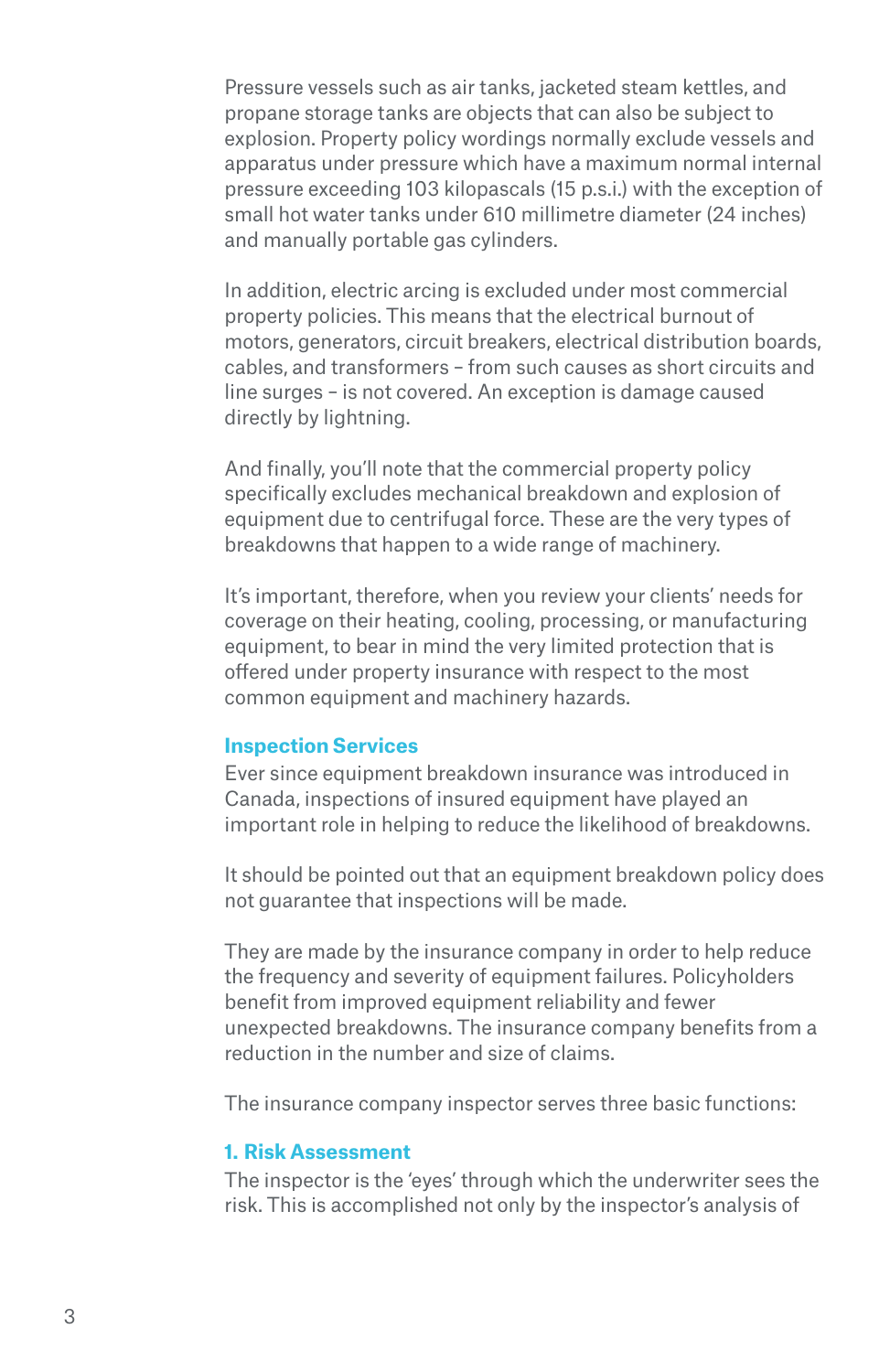the types and the condition of equipment in service, but also by their reports on such things as plant maintenance philosophy, operator training, production flow, and exposure to business interruption or spoilage losses.

#### **2. Loss Prevention**

The inspector physically inspects the equipment in an effort to help detect dangerous conditions before trouble occurs, such as making sure the equipment is suited for the job, overseeing the testing of controls and safety devices, checking equipment maintenance, and reviewing operators' logs. In many instances, the inspector may also be able to offer suggestions to help reduce operating costs or lengthen the usable life of equipment.

#### **3. Accident Investigation and Assistance in the Resumption of Business**

If a breakdown does happen, the inspector is called upon to investigate the occurrence, and determine the extent of damage and probable cause of failure. The latter step is particularly important to help prevent similar failure of other equipment at the location. And the inspector is often able to assist the policyholder in taking the necessary action to return the equipment or plant to normal operation with minimum delay.

Note: Brokers are asked not to report claims to independent adjusters. BI&I employs a staff of in-house adjusters who are specialized in handling equipment breakdown claims.

#### **Mandatory Inspections**

In the interest of public safety, the provinces have enacted laws requiring the periodic inspection of boilers and pressure vessels.

Under these laws – which vary from province to province – the equipment must be inspected by commissioned inspectors at specified intervals and approved for continued operation. Although the provinces maintain their own inspection staff, several of them accept inspections made by insurance company inspectors in lieu of those made by their own personnel. Some provinces actually encourage insurance company involvement, because of their own budgetary constraints.

Where insurance company inspections are accepted, the policyholder does not have to pay the local inspection fee. This, in essence, reduces the cost of the insurance.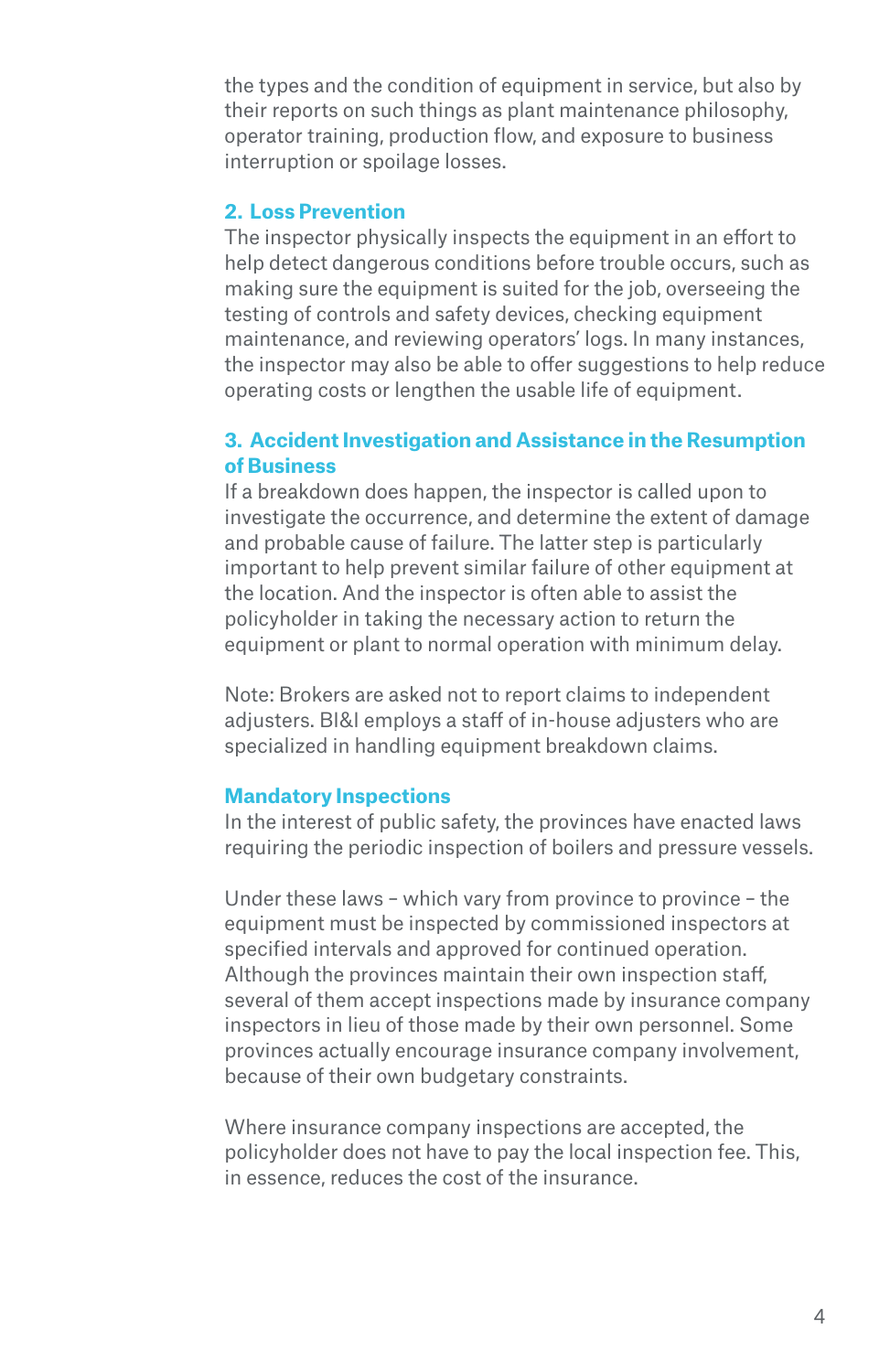#### **Evolving Equipment Risks**

Equipment exposures have changed considerably in recent years due to the advancement of technology:

**Technology continues to get smaller.** Microelectronics have become the brains that drive equipment, with components so tiny that 10 million transistors could fit on the period at the end of this sentence. Microcircuits are extremely fragile and sensitive to electrical injury, shock, vibration, and heat. This combination of minute size and high sensitivity means equipment may simply stop working, without showing any evidence of visible damage.

**Cloud computing is now an integral part of business operations**, providing critical services such as data storage, software, payroll, accounting, marketing, point-of-sale, and customer relationship management.

As the result of the miniaturization of technology, **business equipment has become more portable and more frequently used off-premises**, where it is exposed to greater risk of damage.

#### **Equipment Hazards**

**Electrical System Hazards.** A building's electrical system is a significant source of risk to high-tech equipment. Many people presume that air conditioning units have a higher potential for failure because they have moving parts – pumps, belts, and fans – that wear down and break. They also believe that stationary wires and electrical components do not have the same failure potential. The truth is, after boiler and air conditioner breakdowns, electrical system failures are the most common.

Most electrical failures are not caused by a major event such as lightning, but by loose connections, moisture, dirt, overloads, and other common causes. Thirty-five percent of all electrical system failures can be traced to human error – from carelessness and improperly trained personnel, to inadequate maintenance, and delayed service. Even modern buildings designed just 10 or 15 years ago are vulnerable to electrical system failures.

**Phones at Risk.** The increased risk of advanced technology is not confined to specialized equipment. Consider the telephone, the lifeline of day-to-day business operations. For most companies, a PBX system, or private branch exchange, is required to manage the phone lines that funnel incoming and outgoing calls.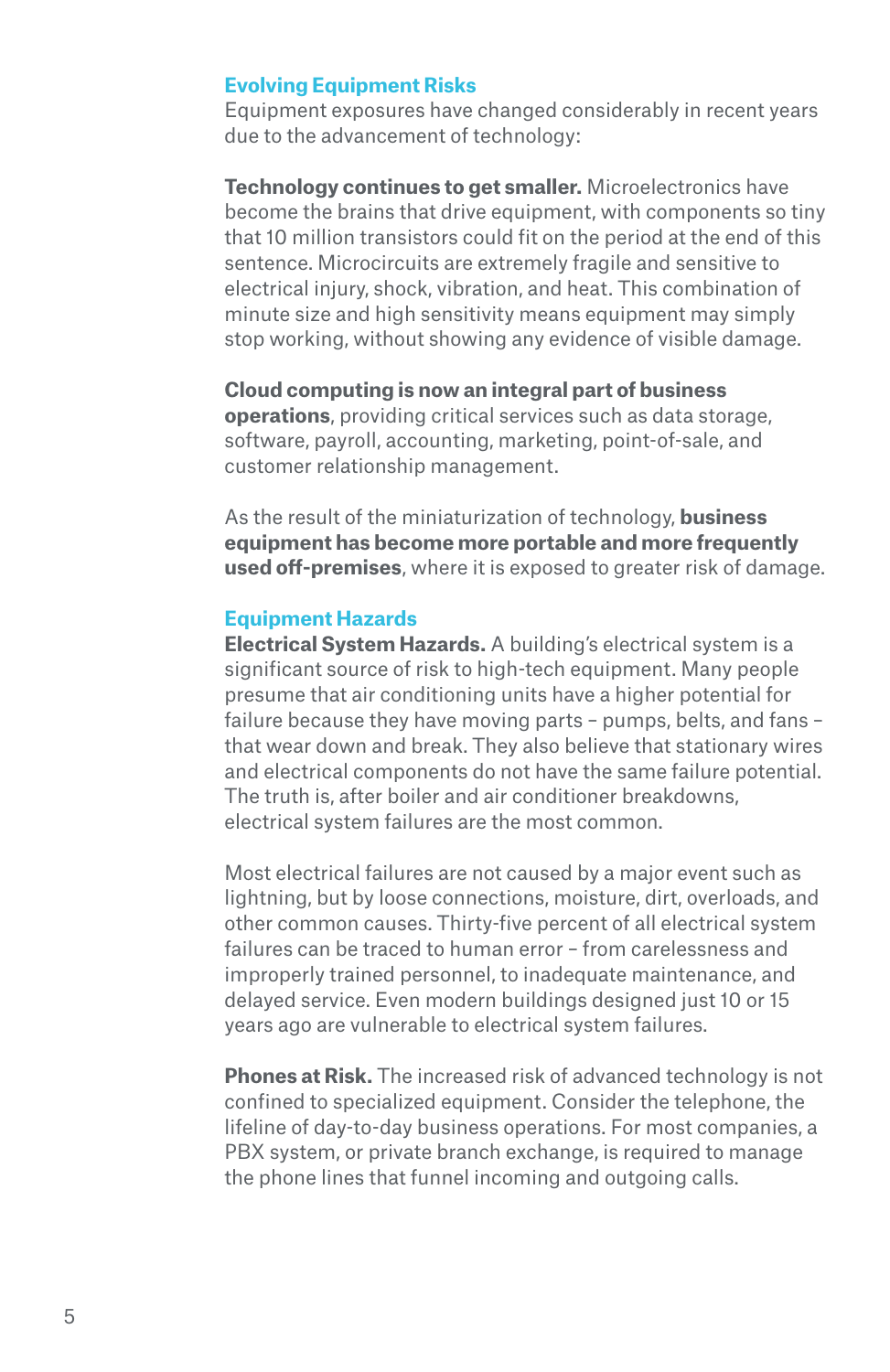PBX systems are complex digital equipment, replete with sensitive circuitry and electronics. And like all computers, they are extremely vulnerable to electrical disturbance. One of the biggest problems in PBX systems – and virtually any microprocessor-controlled equipment – is harmonic distortion. This is electrical 'noise' created by nonlinear power loads. The result is heat that burns out sensitive circuitry.

**Boilers and Fired Pressure Vessels** are subject to several different hazards;

- explosion, due to internal pressure of steam or water
- burning (overheating), caused by continued firing after the water drops below a safe level
- cracking of cast iron sections, due to such things as expansion and contraction stresses, rust growth between sections, porous castings, and tie rods that are too tight
- bulging or bagging, usually caused by improper heat transfer due to build-up of scale or sediment
- collapse (of the cylindrical furnace of a scotch marine boiler), generally due to 'low water'

**Unfired Pressure Vessels**, such as air tanks, electric water heaters, steam cookers, hydro-pneumatic tanks, and process vessels, are subject to the hazards of explosion, bulging, cracking, and collapse (implosion).

The vessels, coils and piping that form part of refrigerating systems can explode, collapse or crack. The most common type of failure is cracking, which is often caused, oddly enough, by freezing due to control failure.

An additional hazard is encountered in the operation of ammonia refrigerating systems. Ammonia that is released by a breakdown, such as a broken pipe, can cause heavy contamination losses, especially in food products.

**Mechanical Equipment** – compressors, pumps, blowers, fans, engines, turbines and the like – are subject to a variety of hazards. Among the more common causes of failure are: metal fatigue, loss of lubrication, over-speed, mechanical stress, and shock loads. A more detailed listing appears in the separate exhibit entitled Insurable Equipment on page 21.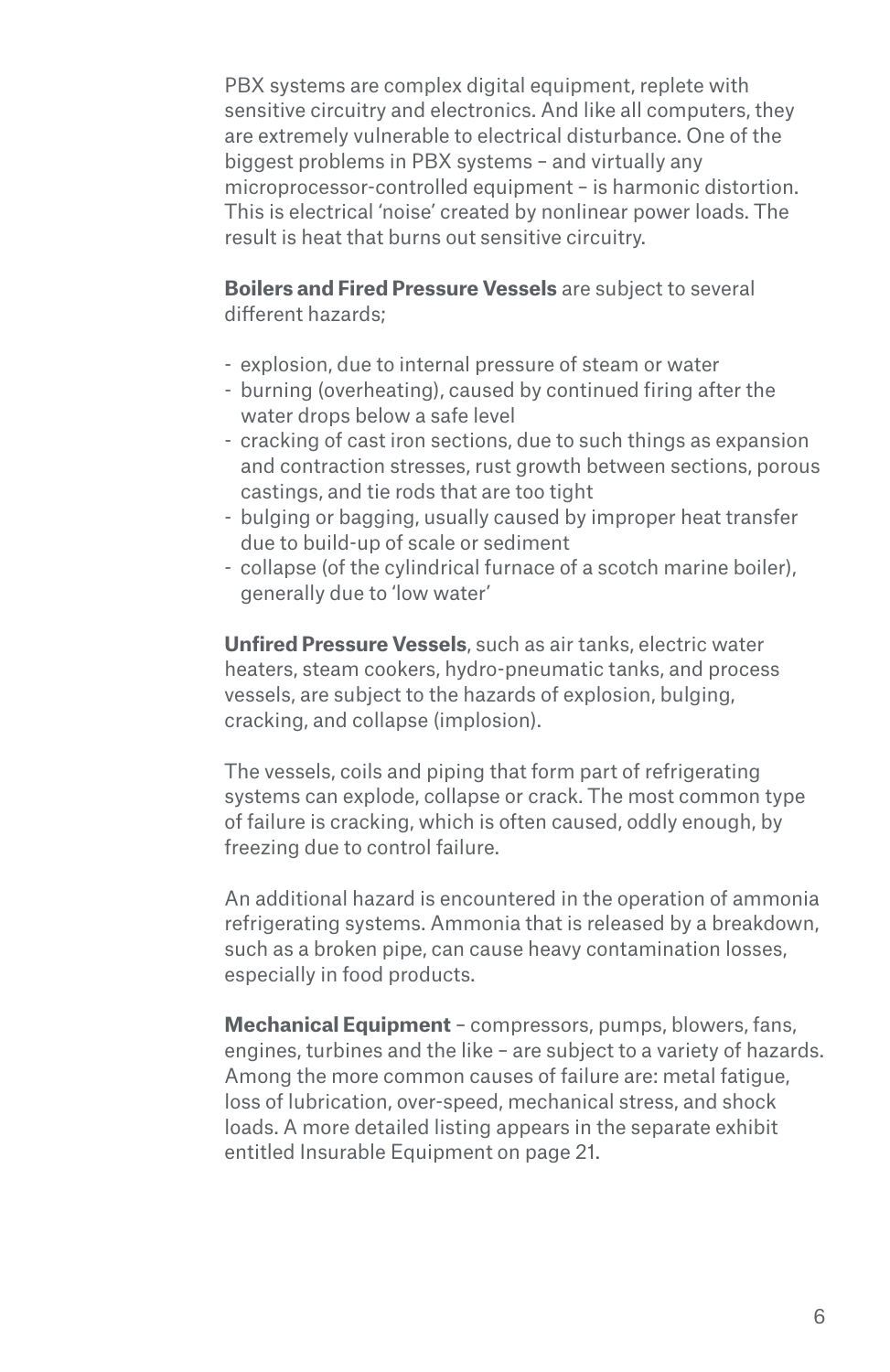#### **Why Do Breakdowns Happen?**

Many breakdowns – not all of them – can be prevented. The preventable ones, which nevertheless occur, can nearly always be attributed to human failure in one form or another.

Safe operation always requires proper maintenance of equipment. But many operators or owners of equipment don't know how – or don't take the time – to care for their equipment properly.

Consider, for example, a low-pressure steam boiler in an apartment building, office building or manufacturing plant. Good maintenance requires the periodic testing of controls, particularly the low-water fuel cut-off. If a float-type cut-off isn't drained periodically to flush out the accumulation of sediment in the float chamber, chances are high that the cut-off will fail to shut off the burner when the water in the boiler drops below a safe level, resulting in a badly burned boiler or perhaps even an explosion.

Here are a few other breakdown causes that can be blamed on human failure:

- Operating equipment beyond its rated capacity
- Misapplication of equipment
- Permitting dust or dirt to build up on electrical equipment
- Failure to protect equipment against vehicle impact
- Deliberately bypassing safety devices
- Relying too heavily on automatic devices
- Failure to test auxiliary equipment (for example, to ensure proper lubrication of a large machine)
- Improper lay-up or start-up procedures for seasonal equipment

The list goes on and on. No wonder breakdowns happen!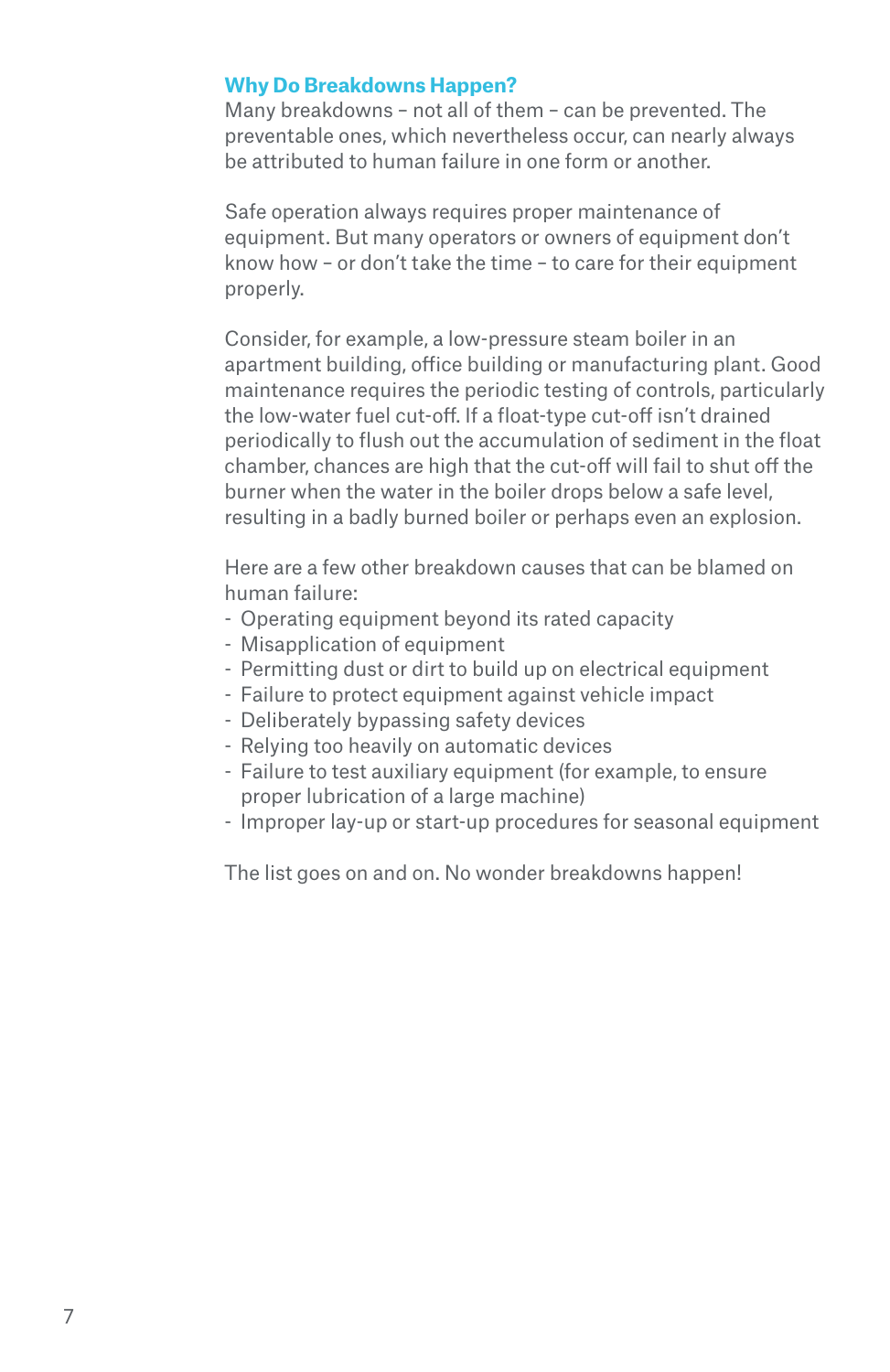## POLICY COVERAGE

There are several forms under which BI&I can provide Equipment Breakdown insurance.

- **TechAdvantage® Equipment Breakdown Coverage**, our standard policy
- **All Systems Go Plus**®
- **Equipment Breakdown Rider**, which forms part of many property & casualty insurance company package policies

However, because the above are all derived from TechAdvantage® Equipment Breakdown Coverage, we will use this form in the following discussion and explanation.

Remember, we stated at the start that equipment breakdown insurance covers losses from defined Accidents or Electronic Circuitry Impairment (ECI) to specified equipment, or Objects. For the insurance to apply, there must be an Accident or ECI to one or more Objects.

#### **Accident**

In layman's terms, an Accident means **a sudden and accidental breakdown of an Object resulting in physical damage to the Object, that requires that the Object be either repaired or replaced** (except as is amended for more restrictive forms of coverage applied to some boiler or turbine risks).

Because the insurance is not intended to cover certain occurrences, especially those of a maintenance nature, the following occurrences are not considered Accidents:

- depletion, deterioration, corrosion or erosion of material
- wear and tear
- leakage at any valve, fitting, shaft seal, or gland packing
- cracking of any part of a gas turbine exposed to the products of combustion
- breakdown of any structure or foundation supporting the Object
- operation of any protective device or safety device (which would merely be doing what it is supposed to do)

However, if an excluded occurrence or condition (such as wear and tear) **caused** a defined Accident (e.g. a broken shaft in a motor), the latter occurrence **would** be considered an Accident.

One other exclusion applies to boilers and fired vessels – combustion explosion. That hazard, as you will recall, is specifically covered by the 'explosion' provisions of most fire insurance policies.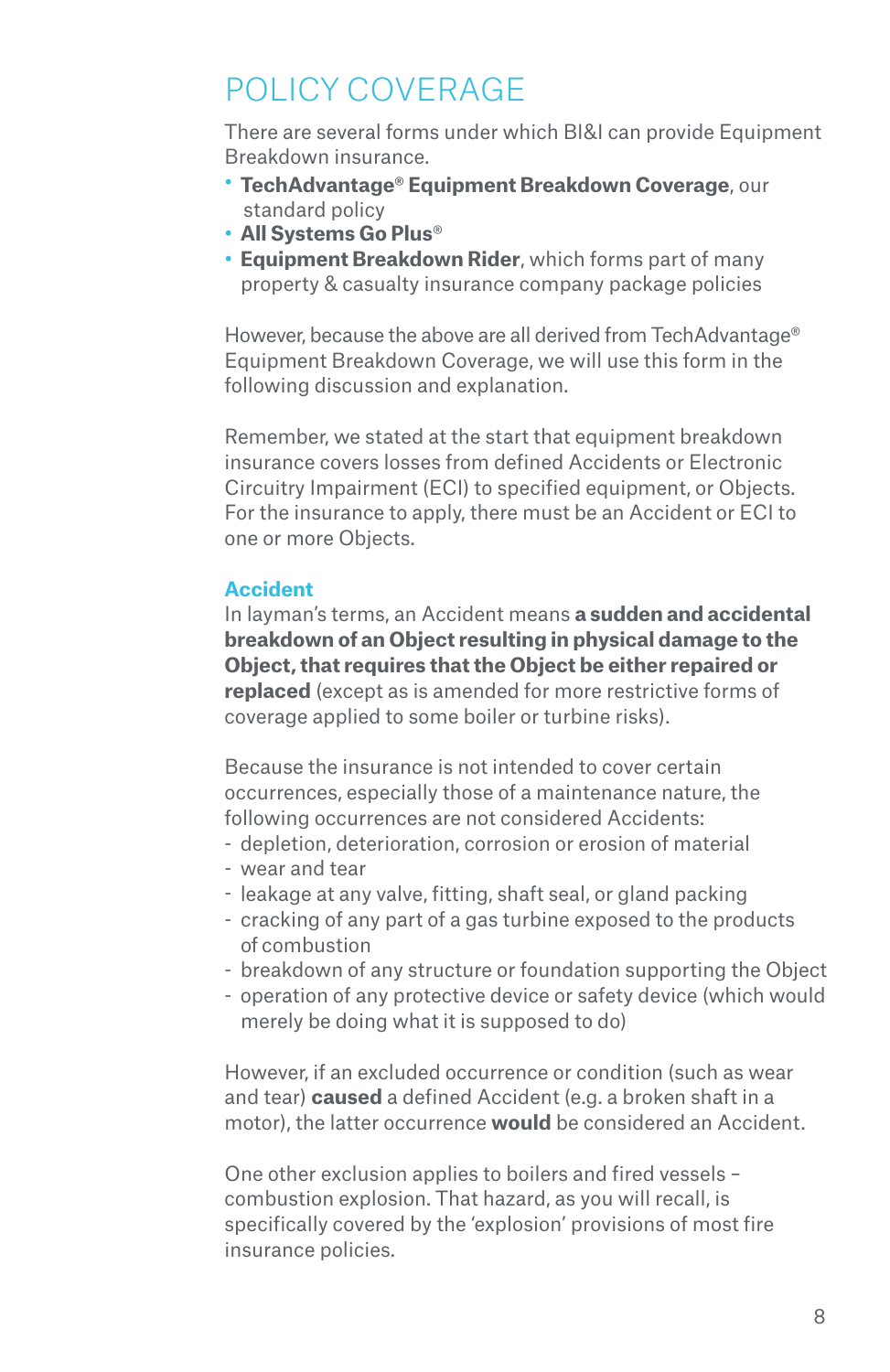#### **Electronic Circuitry Impairment (ECI)**

BI&I's TechAdvantage® Equipment Breakdown Coverage adds a second cause of loss: Electronic Circuitry Impairment (ECI). Electronic Circuitry means microelectronic components, including circuit boards, integrated circuits, computer chips, and disk drives. An ECI causes equipment to suddenly lose its ability to function as it had immediately before it stopped working. If the remedy is to replace one or more electronic circuitry components, then ECI is triggered, regardless of whether or not physical damage is detected.

Electronic Circuitry Impairment does not mean:

- Conditions that can be remedied by normal maintenance, rebooting, reloading or updating software or firmware
- Incompatibility of software or equipment installed
- Insufficient size and capacity of the equipment
- ECI does not apply to equipment that is not in the insured's care, custody or control

Electronic Circuitry Impairment does not extend to Service Interruption, Contingent Business Interruption, Anchor Location or Civil Authority coverages.

#### **Object**

Objects can be described in a number of ways. The Simple Seven categories of insurable objects are:

**1. Electrical:** Electrical equipment or apparatus used for the generation, transmission or utilization of electrical power, such as electrical panels, switchboards, transformers, generators, cables and motors

**2. Air Conditioning and Refrigeration:** These systems contain a variety of equipment components, such as Pressure Vessel (compressors), Mechanical (fans), Electrical (cables) and Electronic (controls)

**3. Boiler and Pressure Vessels:** Boilers, fired or unfired pressure vessels, and piping normally subject to vacuum or internal pressure other than static pressure of contents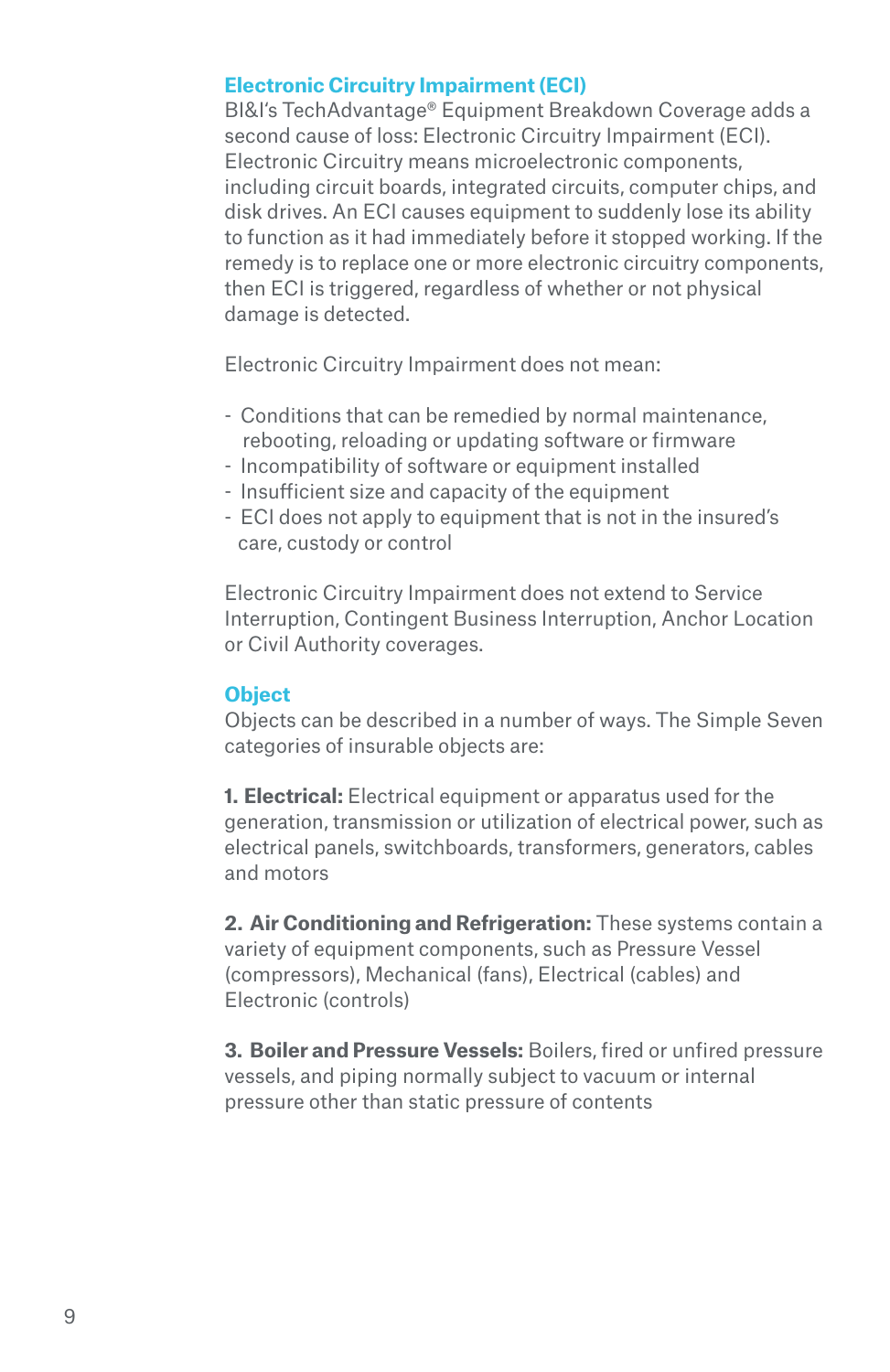**4. Computer and Communications:** Equipment used for the generation, control, transmission, reception, recording, reproduction, playback, or other use of television, radio, or telephone signals; any electronic equipment used for research, diagnostic, treatment, experimental, or other medical or scientific purposes; any electronic equipment used for computing, data processing, duplicating, inventory control, monitoring, scanning, or other electronic office equipment including associated fibre optic cable

**5. Mechanical:** Equipment used for the generation, transmission, or utilization of mechanical power, such as gear boxes, generators, fans, pumps, motors, and engines

**6. Renewable and Alternative Energy:** A wide range of equipment used for alternative power generation, including solar, wind, geothermal, and bio-fuel

**7. Production Machines:** Machines which process, form, cut, shape, grind, or convey a product, or raw materials, or materials in process, such as CNC machines, robots, machining tools, printing presses, hydraulic presses, extruders, lathes, mills, and equipment used in food processing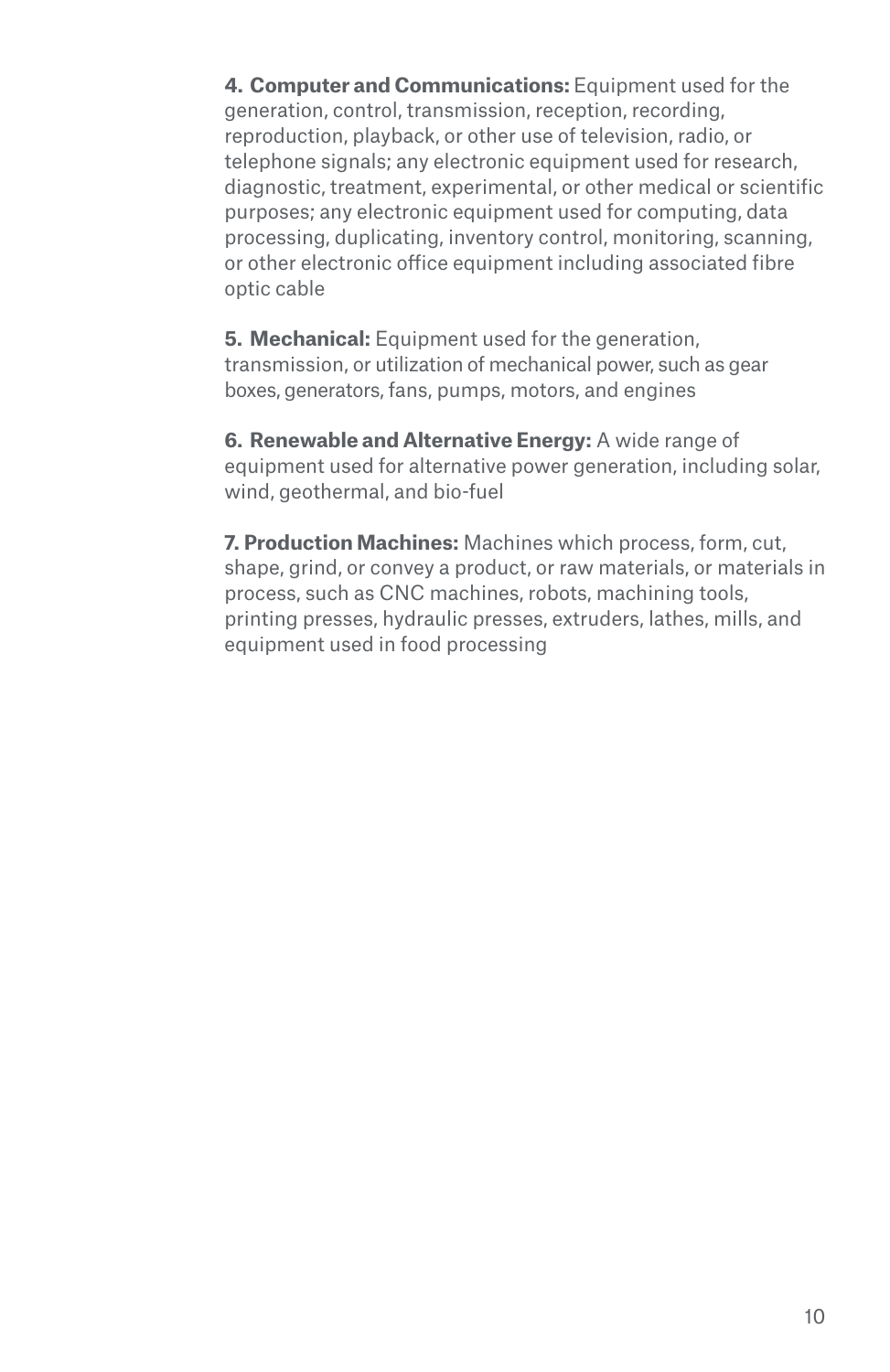## COMPREHENSIVE COVERAGE OVERVIEW

#### **Optional Extensions to Coverage**

#### PRESSURE EQUIPMENT

**Group:** Boilers, unfired pressure vessels, piping

**Examples:** Cast iron boilers, fired coil water heaters, autoclaves, air receivers, refrigeration systems, etc.

#### MECHANICAL EQUIPMENT

**Group:** Equipment used to generate, transmit, or utilize mechanical power

**Examples:** Compressors, pumps, gears, turbines, fans, blowers, internal combustion engines, etc.



**Group:** Machines or apparatus which process, form, cut, shape, grind, or convey product, and maintenance machines

**Examples:** Hydraulic presses, extruders, paper machines, lathes, mills, etc.

#### ELECTRICAL EQUIPMENT

**Group:** Equipment used to generate, transmit, or utilize electric power

**Examples:** Electric motors, generators, transformers, miscellaneous electrical apparatus (switchboards, cables, circuit breakers)

#### ELECTRONIC EQUIPMENT

**Group:** Television, radio or telephone equipment; medical or scientific equipment; data processing, computing, duplicating, or office equipment

**Examples:** Television transmitters, x-ray machines, computers, bar code scanners etc.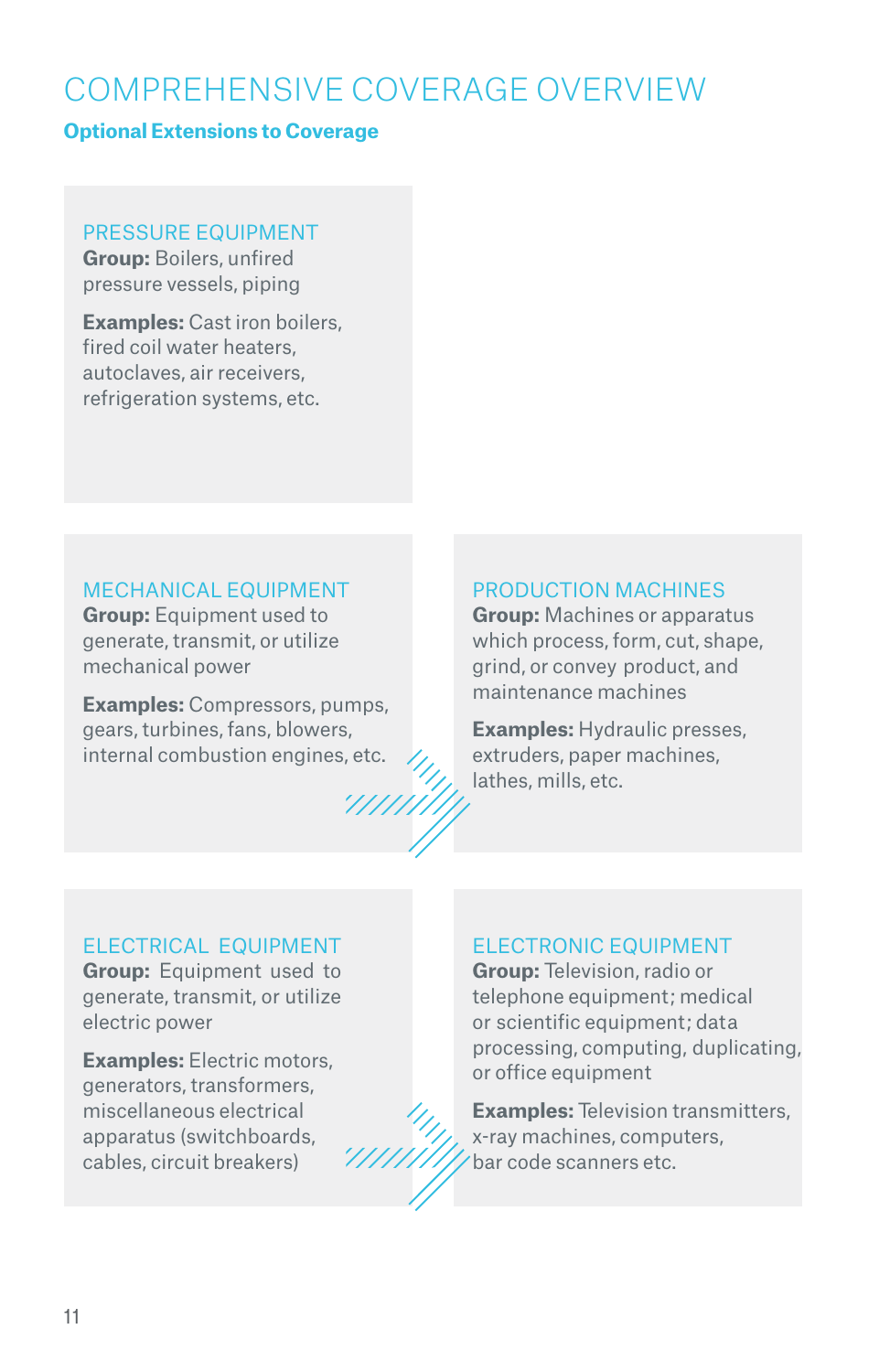### PROPERTY DAMAGE COVERAGE

In the event of an Accident or ECI to a defined Object, while the Object is in use or connected ready for use, the insurance company agrees to pay for:

- (a) loss to the Object
- (b) loss to other Insured Property directly damaged by the Accident

Other Insured Property is defined as property owned by the insured, and property of others in the care, custody or control of the insured for which the Insured is legally liable.

Loss settlement is made on the basis of the lesser of the cost to repair damaged property or replace damaged property with property of similar kind, capacity, size, quality, and function. If damaged property is replaced with something bigger or better, the cost of betterment is borne by the insured. However, if an Object requires replacement, up to 150% will be paid for equipment that is better for the environment, or more efficient than the equipment being replaced.

This insurance is subject to a Property Damage Limit (also called Limit per Accident or Limit of Liability) stipulated in the policy declarations for the location where the Accident or ECI occurs.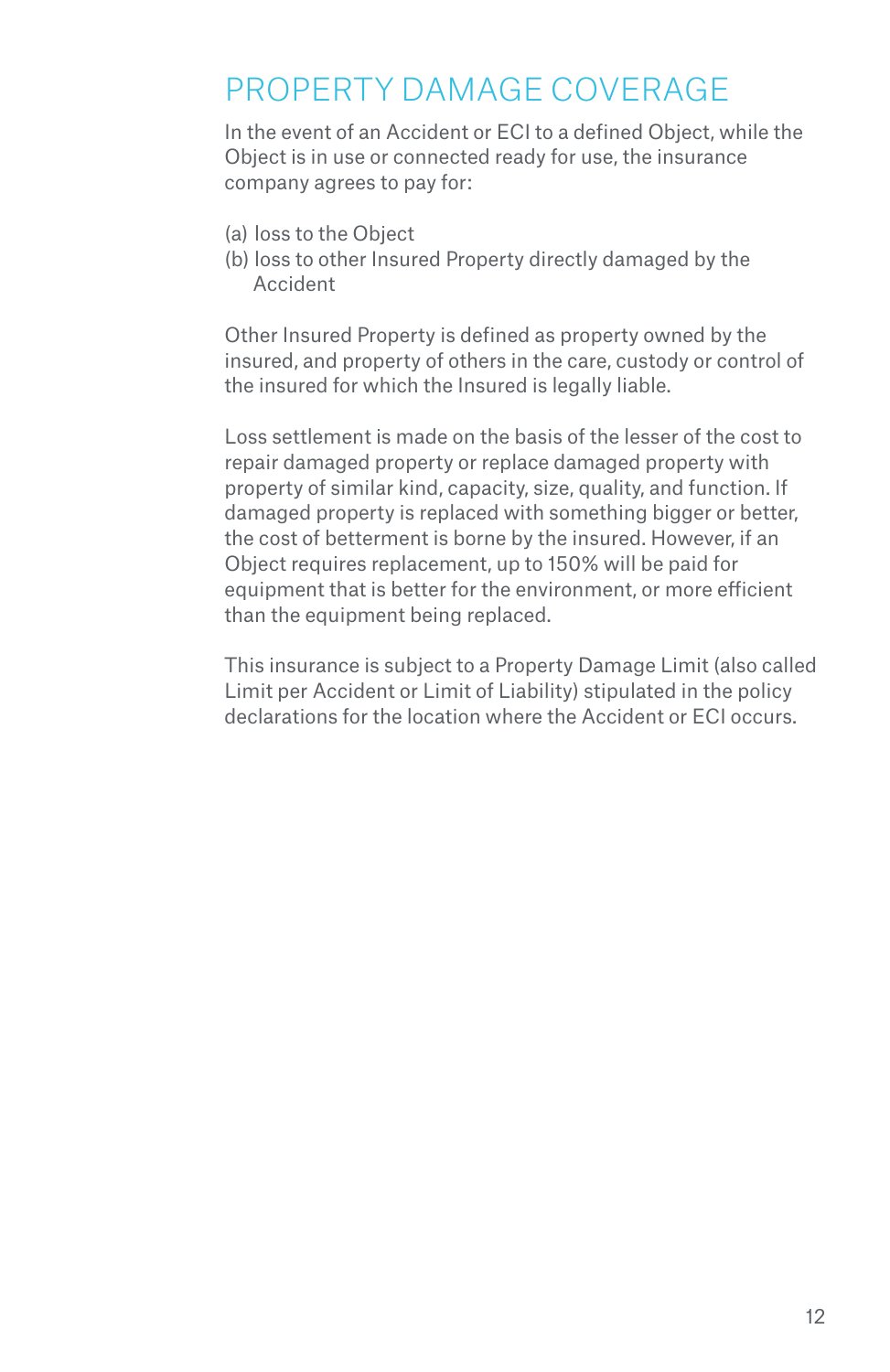## INDIRECT DAMAGE COVERAGE

There are several forms of indirect damage coverage available under equipment breakdown policies. All forms are optional and may be added to the basic policy by endorsement. Business interruption coverages on equipment breakdown policies are similar to the property business interruption coverages.

Property damage coverage is required before the insured can purchase indirect coverage. Some of the indirect damage coverages available on equipment breakdown policies are:

**1. Business Interruption – Actual Loss Sustained** – This form is intended to reimburse the insured for loss of profits and/or continuing expenses as a result of an Accident or Electronic Circuitry Impairment (ECI), on a proof of loss basis, until business, as specified in the form (production, sales, rents or income) can be resumed; subject to the limit of loss specified.

**2. Rent or Rental Value –** This form is intended to reimburse the insured for the loss of rents on:

- a. the portion of the premises rented out
- b. the fair rental value for the portion occupied by the insured, and
- c. the rental value of the unoccupied portion of the premises, resulting from an Accident or ECI

**3. Loss of Profits** – Loss of profits coverage is provided to reimburse the insured for loss of gross profits (the difference between the cost price and the selling price of the insured's merchandise) resulting from an Accident or ECI, until the gross profits are back to the level immediately before the Accident or ECI occurred but not exceeding the sum insured and indemnity period specified.

**4. Gross Earnings** – Gross earnings coverage is provided to reimburse the insured for loss due to the necessary interruption of business as a result of an Accident or ECI until the damaged property of the insured is rebuilt, repaired or replaced, but not exceeding the amount of insurance specified.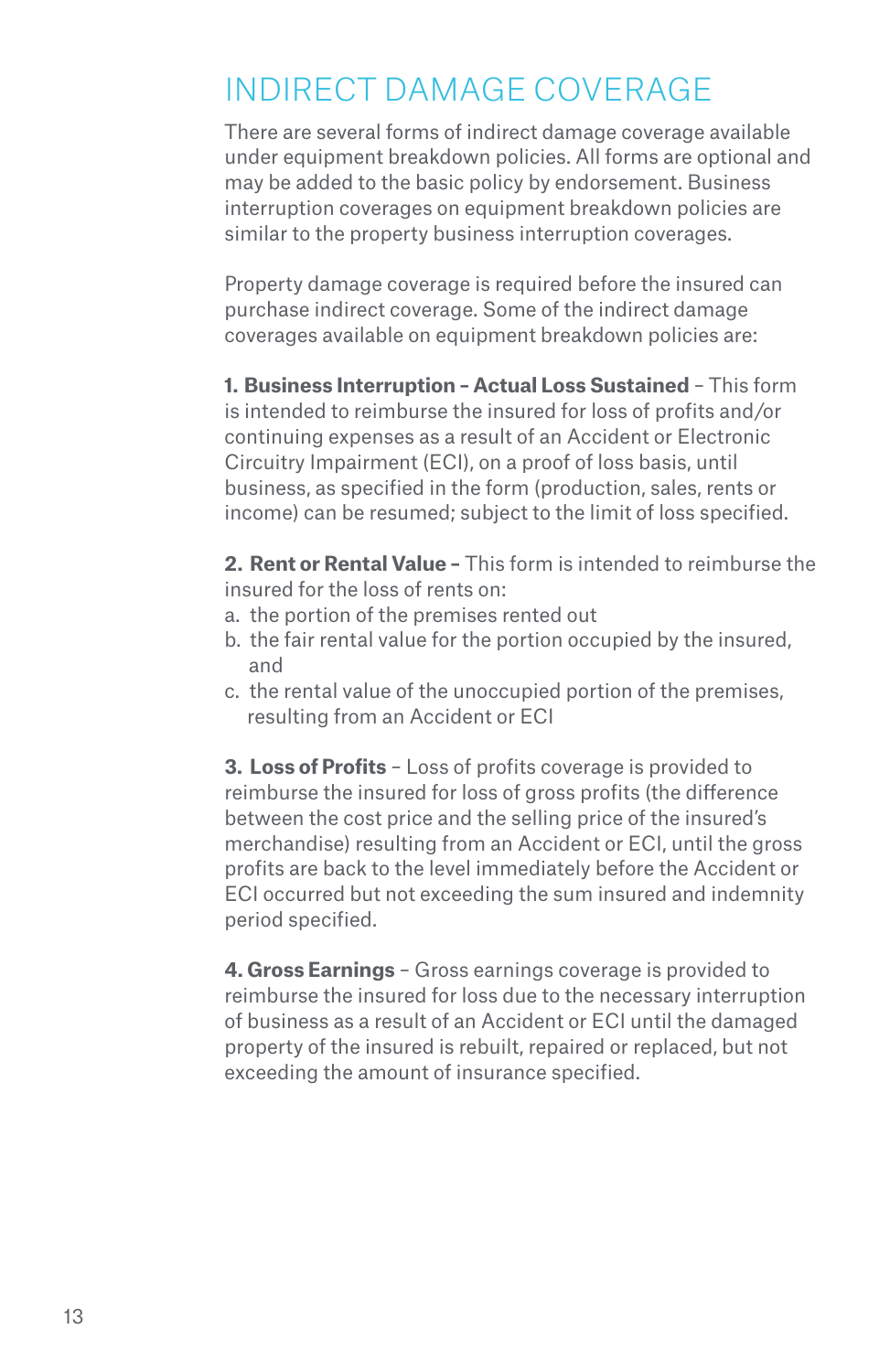**5. Extra Expense Coverage** – Extra expense coverage can be provided to offset the additional cost of conducting business during the period of restoration over and above the cost that normally would have been incurred to conduct business during the same period, had no Accident or ECI occurred. Such businesses as newspapers, hospitals, schools, colleges and nursing homes may have a need for this coverage.

**6. Spares Mitigation Clause** – All business interruption forms have a spares mitigation clause included. This provides insureds, who have taken the steps of carrying a spare, a deductible waiver in the event the spare fails while operating to mitigate a potential loss.

**7. Spoilage – Broad Form** – This coverage provides indemnity for loss or expense due to spoilage resulting from an Accident or ECI. Loss from lack of power, light, heat, steam, or refrigeration is expanded to cover either too much of these elements or too little of these elements. This coverage is designed for food processing risks where too much heat or cold may spoil the insured's product.

**8. Spoilage – Enhanced Coverage** – For an additional premium, enhanced spoilage coverage is offered that will provide coverage for spoilage resulting from the normal operation or failure of safety or protective devices. These devices can include fuses, electrical breakers etc.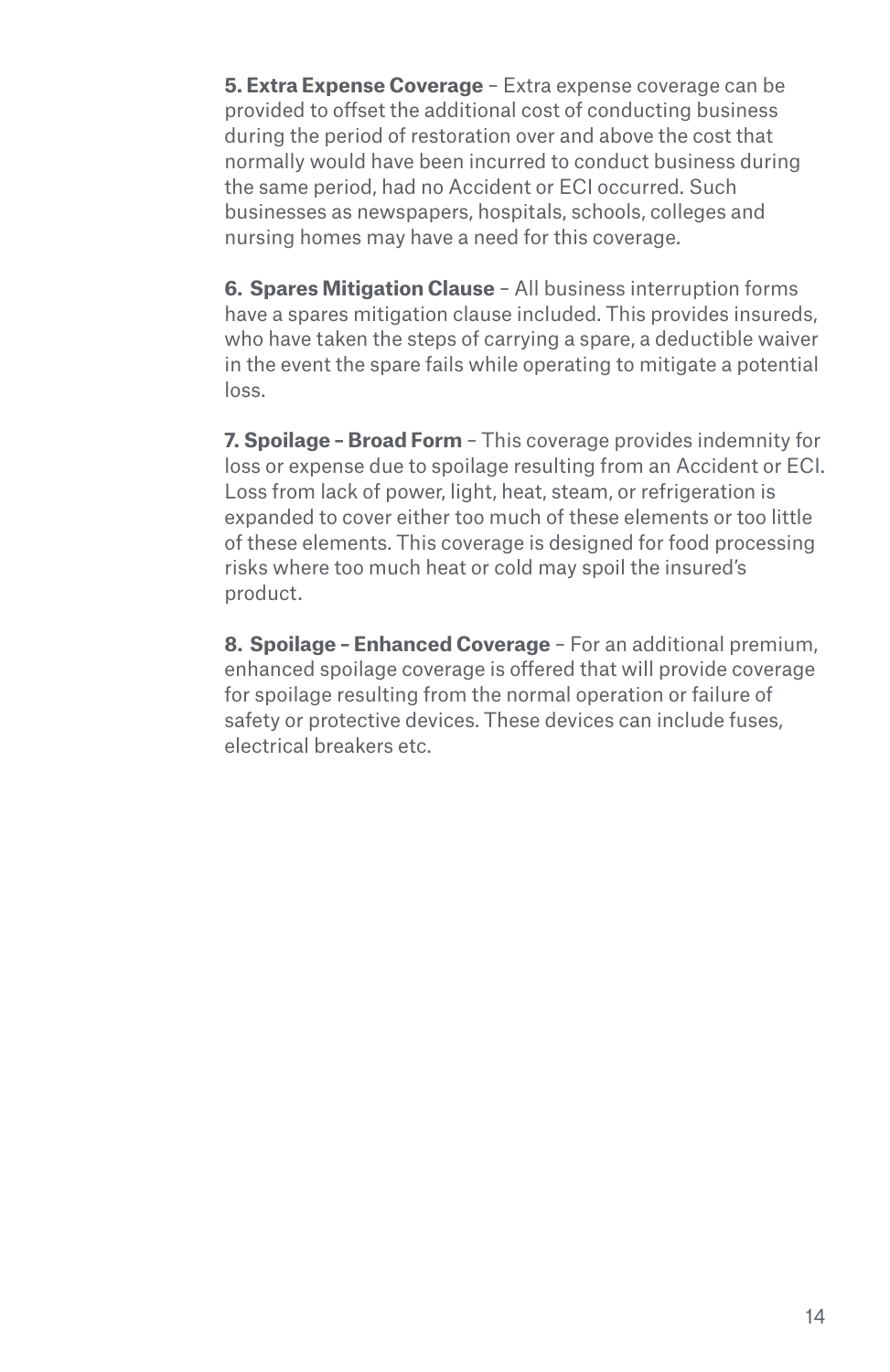### OTHER COVERAGES AND LIMITS

The following additional coverages are provided for in the policy, in most cases to a specific sublimit. The limit provided for each coverage will vary depending upon the individual needs of each insured and the insurer or reinsurer's desire to limit the amount of exposure in specific areas.

**Automatic Coverage** – provides insurance at newly acquired locations for a period up to 90 days on equipment similar to that insured at existing locations. Coverage applies to both direct damage and business interruption, or other indirect coverages if insured at existing locations. The coverage territory includes those countries where one or more insured location already exists.

**By-Laws, Demolition and Increased Cost of Construction** –

provides insurance to cover the extra costs associated with demolishing, repairing, or replacing insured property as a result of current by-laws or regulations. Liability is limited to the cost to replace property on the same site with property of such kind, capacity, size, quality, and function required to satisfy the minimum requirements of regulations.

**Errors and Omissions** – provides coverage to insured's locations that have been omitted or cancelled from the policy due to an error or unintentional omission by the insured in the areas such as reporting or describing the location.

**Hazardous Substances** – coverage provides insurance for the increased cost to repair, replace, clean up, or dispose of affected insured property and for any increase in loss under any indirect damage coverage as a result of the involvement of a substance which has been declared by the government to be hazardous. A hazardous substance is (a) any pollutant, contaminant, or other substance declared by a governmental authority to be hazardous to health or the environment, or (b) any mould, yeast, fungus, or mildew including any spores or toxins created or produced by, or emanating from such mould, yeast, fungus or mildew, whether or not allergenic, pathogenic or toxigenic.

**Water Damage** – where not covered under the property policy, provides coverage for loss to insured property which is damaged by water as a result of an Accident or ECI.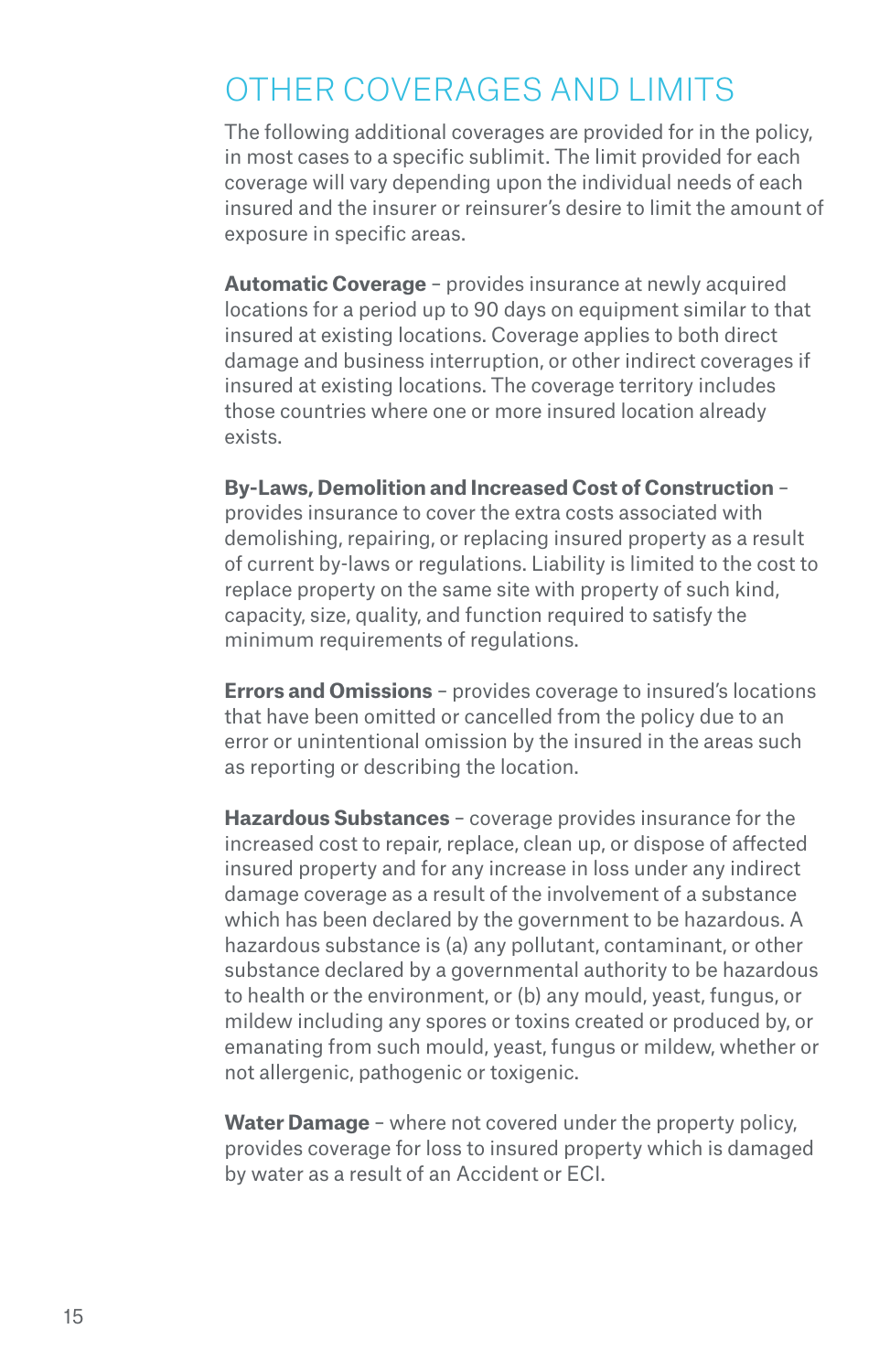**Ammonia Contamination** – provides coverage from damage caused by ammonia contacting or permeating insured property as a result of an Accident or ECI.

**Professional Fees** – provides insurance for reasonable and necessary fees payable to auditors, accountants, lawyers, architects, engineers, or other professionals, for producing and certifying to establish the amount of liability in the event of an Accident or ECI. The insured's own employees are not included.

**Expediting Expenses** – are those reasonable extra costs to make temporary repairs, speed up permanent repairs, or to speed up permanent replacement. Overtime labour and express transportation are two examples.

**Data Restoration** – provides coverage for the additional costs of repairing or replacing data as a result of an Accident. Coverage is also provided for data lost as a result of an Accident, but not ECI, at an insured's cloud computing service provider. The cost of gathering or assembling the information is also included. Damage caused by programming errors is not covered.

**Civil Authority or Denial of Access** – provides business interruption or extra expense coverage, if any, in the event access to an insured location is denied, due to an Accident, but not ECI, to an Object located on or within 1000 metres of the insured's premises.

**Service Interruption** - provides coverage where equipment not owned or operated by the insured causes loss to the insured as a result of an Accident but not ECI. The coverage is for business interruption and other indirect coverages provided these coverages are included in the policy. The Accident, but not ECI, must be to an Object located on or within 1000 metres of the insured's premises. The Object may be owned by the building owner at the location, or by a public utility or other company, and used to supply steam, gas, water, refrigeration, electricity, or telephone services to the insured. Cloud computing services are included in service interruption coverage, paying for lost business income and extra expense, when an insured's cloud provider experiences an outage due to an Accident.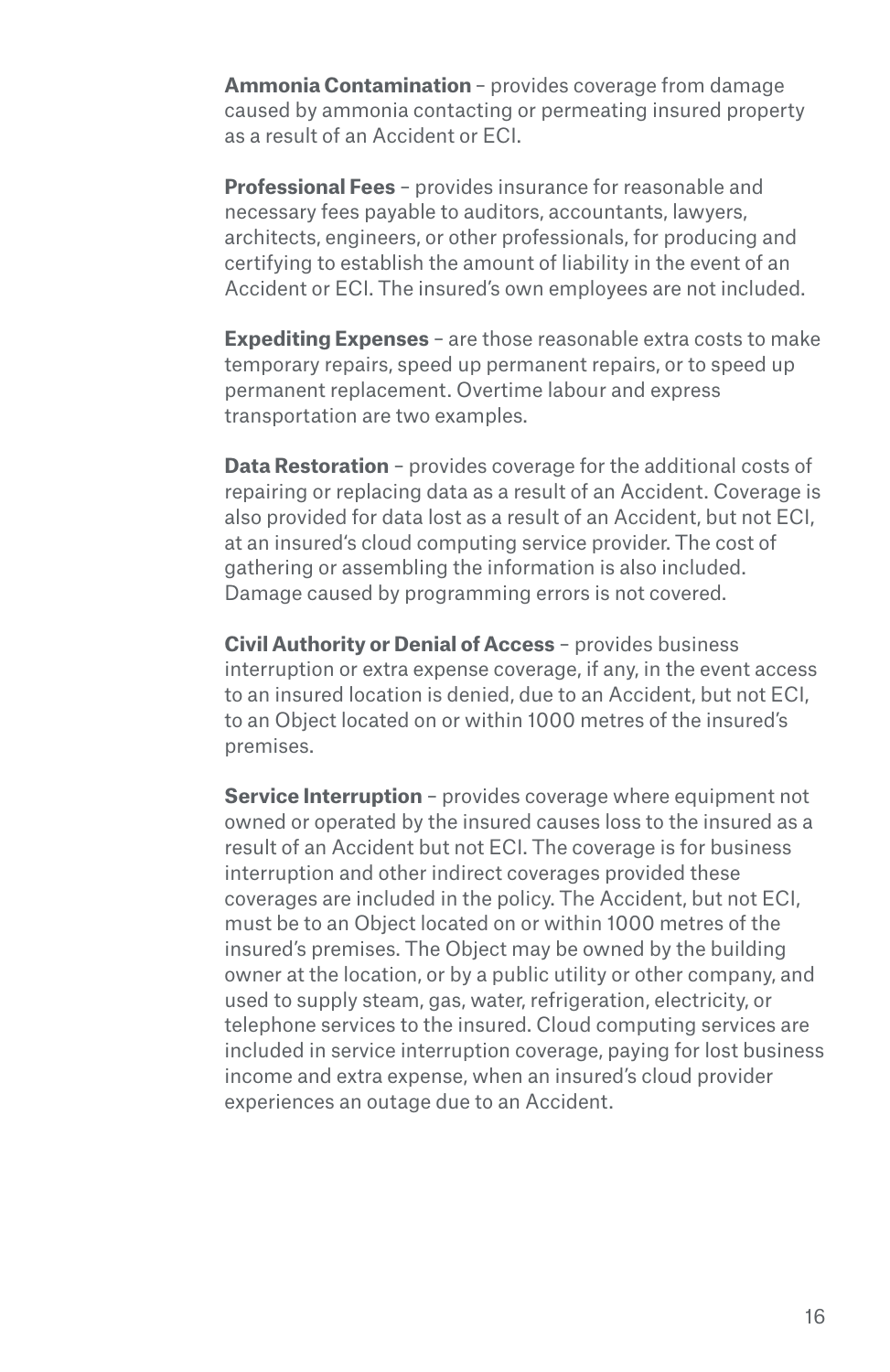**Anchor Location** – provides contingent income coverage for loss resulting from an Accident, but not ECI, to equipment not owned by the insured, which is located at a nearby location that draws clients to an insured location.

**Brands and Labels** – pays for the cost of removing labels or stamping of salvaged merchandise, damaged as a direct result of an Accident or ECI.

**Green Coverage** – pays additional costs to help restore recognized environmental standards to equipment and property.

**Off Premises Transportable Objects** – covers transportable insured equipment against loss from an Accident or ECI for property damage, business income, extra expense, and data restoration, anywhere in Canada and USA.

**Public Relations** – pays for professional public relations services to help manage the insured's business reputation, which may be at risk when a breakdown causes a business interruption loss.

**Contingent Business Interruption** – provides business interruption coverage for an Accident, but not ECI, to equipment owned by a customer or supplier of the insured.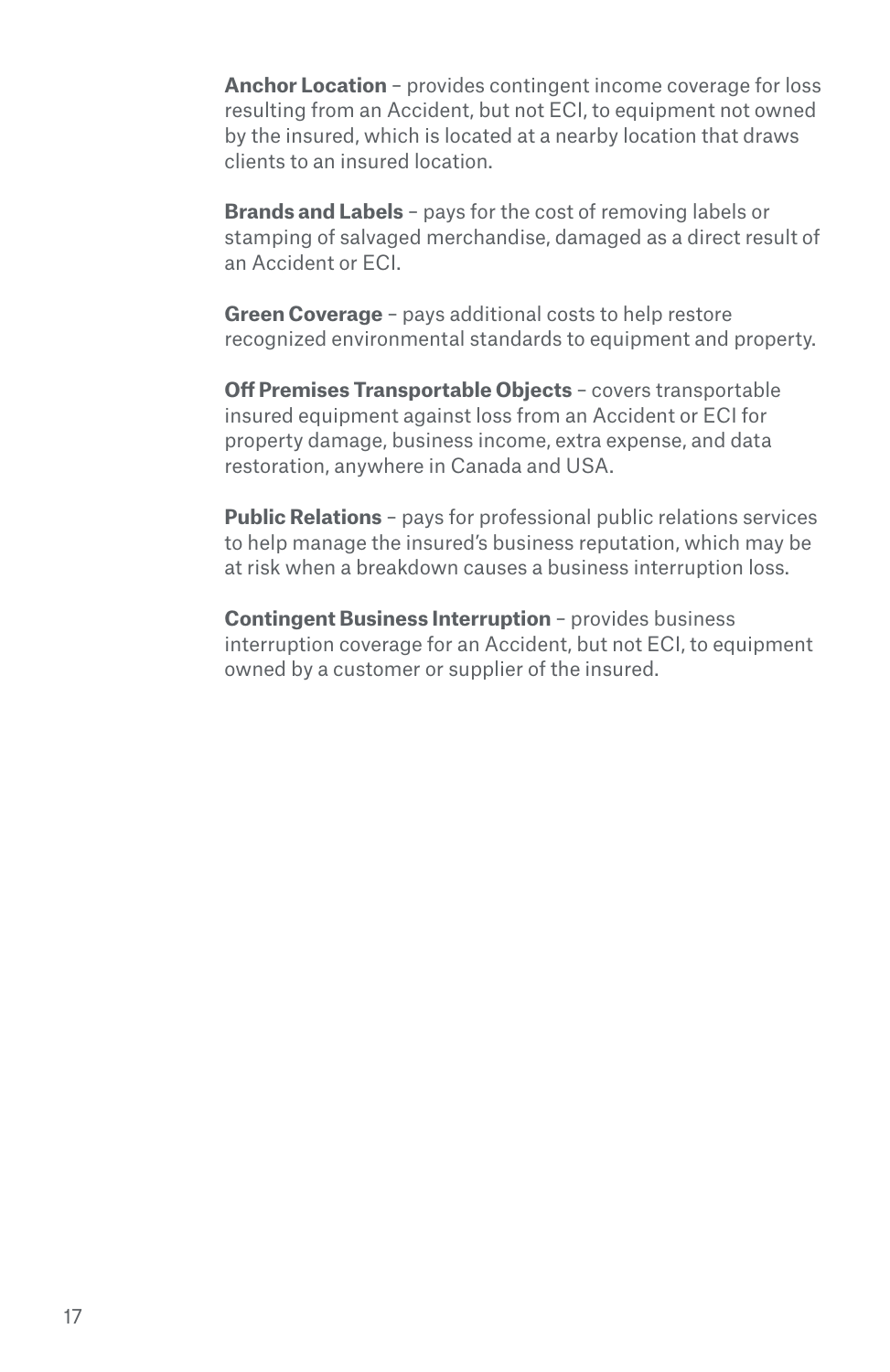## POLICY CONDITIONS

The following brief explanations are those which are somewhat unusual or unique to equipment breakdown insurance. We have not included those which are clearly stated and found to be common to most types of insurance policies.

#### **Inspection**

Since engineering and loss prevention are most important, the insurance company is permitted, but is not obligated, to inspect the insured's equipment at any reasonable time.

#### **Suspension**

This condition allows any representative of the insurance company to suspend coverage on loss from a breakdown to any insured Object immediately upon discovery of a dangerous condition.

#### **Mortgagee Interest**

If there is a mortgagee named in the policy, in the event of loss, the cheque will be made payable to both the insured and the mortgagee. The mortgagee must be given 15 days written notice if the policy is cancelled. The insurance company also agrees to notify any mortgagee shown in the policy if coverage is suspended.

#### **Notice of Loss**

When a breakdown occurs, the insured must notify the insurance company immediately. Written confirmation by email, letter or facsimile is required as soon as possible.

#### **Duties in the Event of Loss or Damage**

After a loss, the insured is required to protect property from further damage and allow the insurance company reasonable time and opportunity to examine damaged property. Also, the insured must assist the company in the process of investigating and adjusting the claim including making records and employees available for questioning on any matter relating to the claim. The insured is required to send the insurance company a signed statement of loss containing the information the company needs to settle the claim.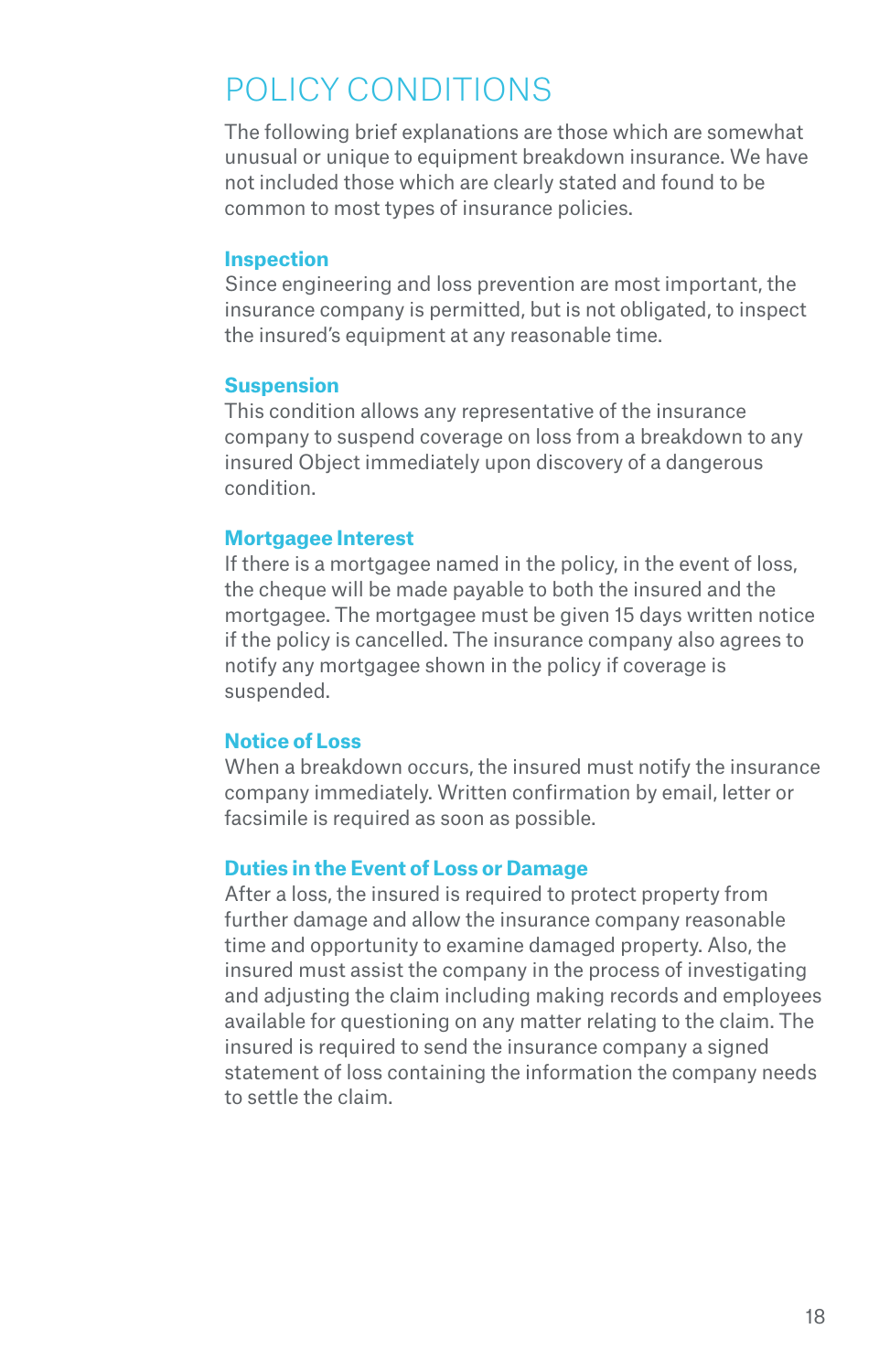#### **Subrogation**

The insurance company has the right to take over the insured's right to collect from a third party. The insured must not do anything after the breakdown to harm such rights.

#### **Other Insurance**

This is the standard joint loss provision regarding the sharing of loss where more than one carrier is liable for payment for damage to the insured's property.

#### **Insurer's Agreement**

This is the Disputed Loss Agreement. If there is a dispute between the equipment breakdown insurer and the property insurer over which insurer is liable or the proportion of each company's liability, this condition comes into effect. The insured in such a case may write requesting that the loss be settled in accordance with the Insurance Bureau of Canada's Disputed Loss Agreement.

#### **Action Against the Company**

Legal action must be commenced by the insured within 14 months from the date of the breakdown, or per local requirements.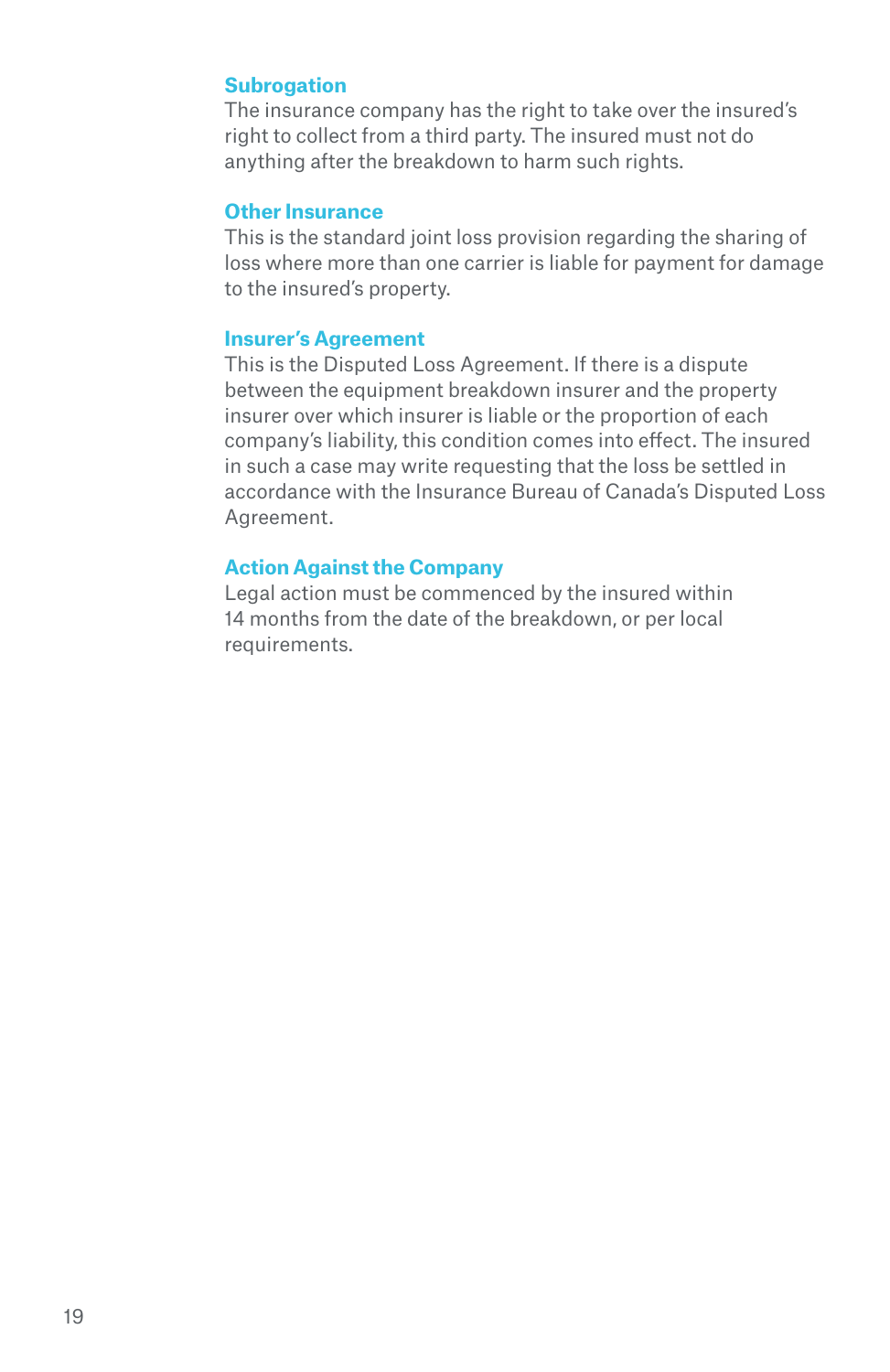## POLICY EXCLUSIONS

Several standard exclusions apply to equipment breakdown policies. They are grouped into eight general categories as follows:

- The Nuclear Exclusion Nuclear reaction, nuclear radiation, or radioactive contamination etc.
- The War Exclusion War, bombardment, invasion, insurrection, rebellion, revolution, operations of armed forces while engaged in hostilities, sabotage etc.
- The Terrorism Exclusion Terrorism including any act to combat terrorism.
- The Demolition and Increased Cost of Construction Exclusion It should be noted that coverage for this exclusion may be added as an additional Other Coverage up to a specific sublimit as specified in the policy. The exclusion applies to any increase in loss necessitated by any ordinance, law, or regulation. It also excludes increased costs due to contamination by a substance declared to be a contaminant, as well as increased costs of cleanup or disposal of contaminated or polluted property.
- The exclusions that avoid or prevent duplication of coverage by the equipment breakdown policy and the property insurance policy – Earthquake, Wind, Fire and Smoke, Water, or other means to extinguish Fire, Lightning, Flood and Escape of Water.
- The Indirect Losses or Causes of Losses Business Interruption, Spoilage, etc. Indirect coverage for Business Interruption, Spoilage and Extra Expense are of course available as additional coverages that may be added by endorsement to the policy.
- The Cyber Exclusions Data erasure, errors in creating data, inability to transmit data, impact of virus etc.

Note: These explanations of policy exclusions are intended as a guide to understanding. Please refer to the policy itself for an exact description of what is excluded.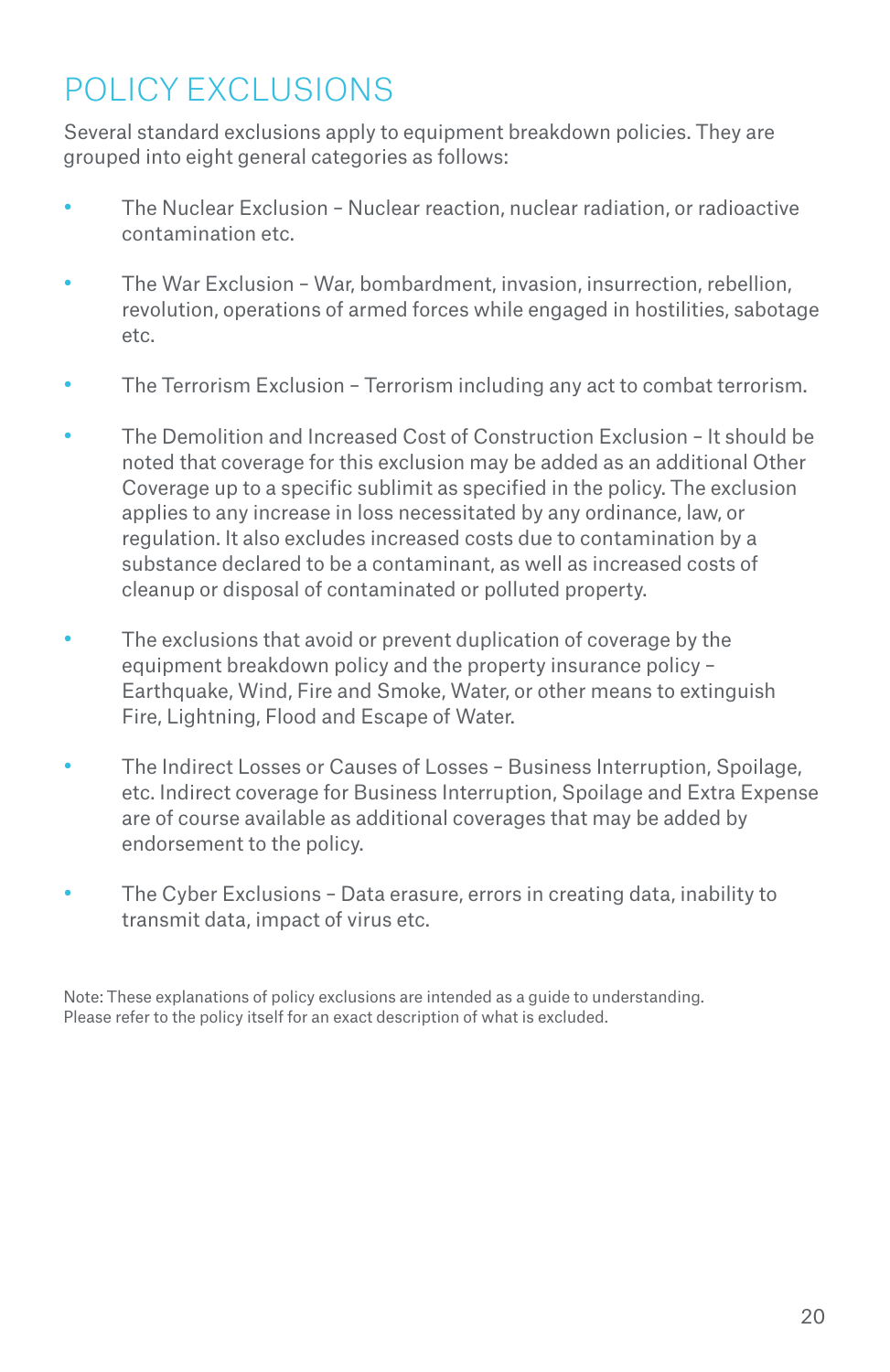## INSURABLE EQUIPMENT

| <b>Type of Equipment</b>                                                              | <b>Typical Failures</b>                                                                   | <b>Some of the Causes</b>                                                                                                                                                                                                                                                                                     |  |  |  |  |  |  |
|---------------------------------------------------------------------------------------|-------------------------------------------------------------------------------------------|---------------------------------------------------------------------------------------------------------------------------------------------------------------------------------------------------------------------------------------------------------------------------------------------------------------|--|--|--|--|--|--|
| <b>Boiler and fired</b><br>pressure vessels                                           | Explosion<br>Burning<br>Bulging<br>Cracking                                               | Overpressure; inadequate or inoperative<br>relief valves: structural weakness<br>Control failure; low water due to leakage or feed<br>pump failure; flame impingement<br>Scale or sediment buildup; flame impingement<br>Thermal stresses; rust buildup; overtightened<br>tierods; porous castings; vandalism |  |  |  |  |  |  |
| Unfired pressure vessels<br>(hot water tanks, air tanks,<br>cookers, process vessels) | Explosion<br>Bulging<br>Implosion<br>Cracking                                             | Overpressure; chemical reaction; inoperative or<br>inadequate relief devices; structural flaws<br>Thinning of metal due to erosion, corrosion<br>Sudden loss of pressure; control failure<br>Vibration; structural flaws; poor welding                                                                        |  |  |  |  |  |  |
| Centrifugal compressors,<br>pumps                                                     | Explosion (centrifugal)<br><b>Burned bearings</b><br>Shaft, blading,<br>impeller breakage | Loss of load; control failure; metal fatigue infans,<br>blowers element<br>Misalignment; loss of lubrication<br>Misalignment; metal fatigue; foreign material;<br>overload; progressive crack                                                                                                                 |  |  |  |  |  |  |
| Refrigerating and<br>air conditioning vessels,<br>piping                              | Cracking (piping)<br>Cracking (vessels)<br>Explosion                                      | Vibration; support failure; vehicle impact<br>(forklift trucks); chipping ice off piping<br>Failure of flow switch; improper lay-up; freeze up<br>Overpressure; control failure; corrosion                                                                                                                    |  |  |  |  |  |  |
| Piping (steam, air, etc.)                                                             | Explosion<br>Cracking                                                                     | Vibration; support failure; vehicle impact<br>Support failure; freeze-up; vibration                                                                                                                                                                                                                           |  |  |  |  |  |  |
| Electric motors, generators<br>and other rotating<br>electrical equipment             | Electrical burnout<br><b>Burned bearings</b><br>Shaft, frame or rotor<br>breakage         | Arcing; line surge; excessive moisture; dirty<br>windings; brittle insulation; vermin; lightning<br>Misalignment; inadequate lubrication<br>Overspeed; metal fatigue; foreign material;<br>overload; progressive crack                                                                                        |  |  |  |  |  |  |
| Reciprocating compressors,<br>pumps, internal<br>combustion engines                   | Cylinder damage<br>Shaft, rod breakage<br>Jacket, frame, engine<br>block damage           | Liquid slugging; contaminated oil; seizing or<br>coring due to inadequate lubrication<br>Misalignment; shock load; progressive crack;<br>loosening of parts<br>Freeze-up; loosening of bolts; progressive crack;<br>loss of cooling medium                                                                    |  |  |  |  |  |  |
| Gears, gear sets                                                                      | Broken teeth<br><b>Burned bearings</b>                                                    | Vibration; misalignment; misapplication;<br>progressive crack; metal fatigue<br>Misalignment; inadequate lubrication                                                                                                                                                                                          |  |  |  |  |  |  |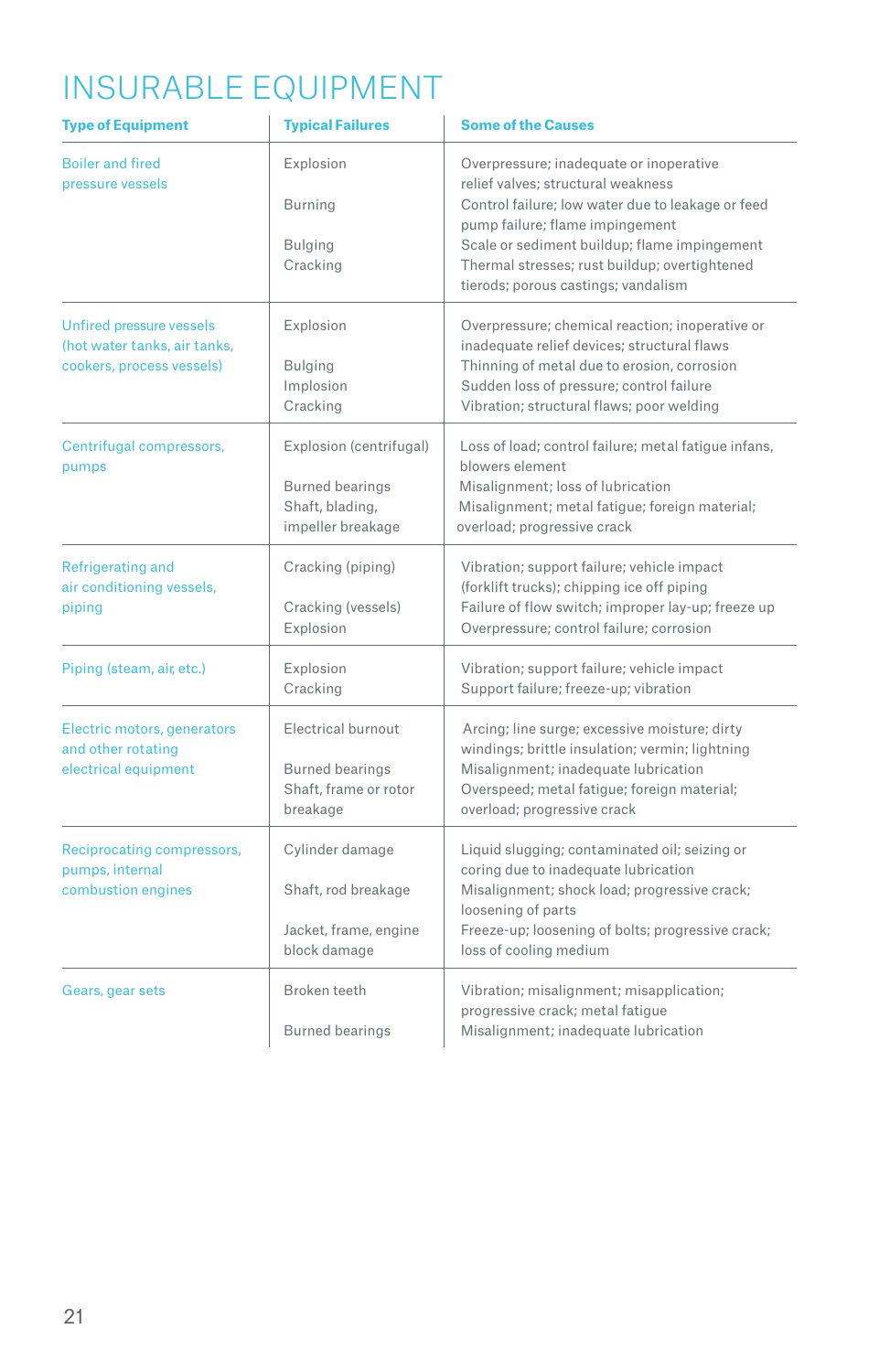# INSURABLE EQUIPMENT (CONT'D)

| <b>Type of Equipment</b>                                                                                                          | <b>Typical Failures</b>                                  | <b>Some of the Causes</b>                                                                                                                                    |
|-----------------------------------------------------------------------------------------------------------------------------------|----------------------------------------------------------|--------------------------------------------------------------------------------------------------------------------------------------------------------------|
| <b>Production machines</b><br>(paper machines, presses,<br>extruders, etc.)                                                       | Breaking of moving<br>parts<br>Frame or column<br>damage | Metal fatigue; thinning of parts under pressure;<br>loosening of bearings; foreign material<br>Misalignment; shock load; progressive crack;<br>metal fatique |
| <b>Transformers</b>                                                                                                               | <b>Electrical burnout</b>                                | Lightning; line surge; excessive moisture;<br>deterioration of insulation; overload; contaminated<br>insulating liquid                                       |
| Miscellaneous electrical<br>apparatus (switchboards,<br>cables, bus ducts,<br>circuit breakers)                                   | Electrical burnout                                       | Lightning; line surge; excessive moisture; poor<br>maintenance of relays and contactors; loose<br>connection; overload; carelessness                         |
| Air conditioning units,<br>small refrigerating and<br>compressing units                                                           |                                                          | (refer to comments relating to particular<br>components of the units; motors, compressors,<br>vessels, etc.)                                                 |
| <b>Electronic equipment</b><br>(personal telephone systems,<br>computers, x-ray machines,<br>transmitters.<br>photocopiers, etc.) | Electronic breakdown                                     | Power spikes or surges; dust or dirt; moisture;<br>extreme temperatures                                                                                      |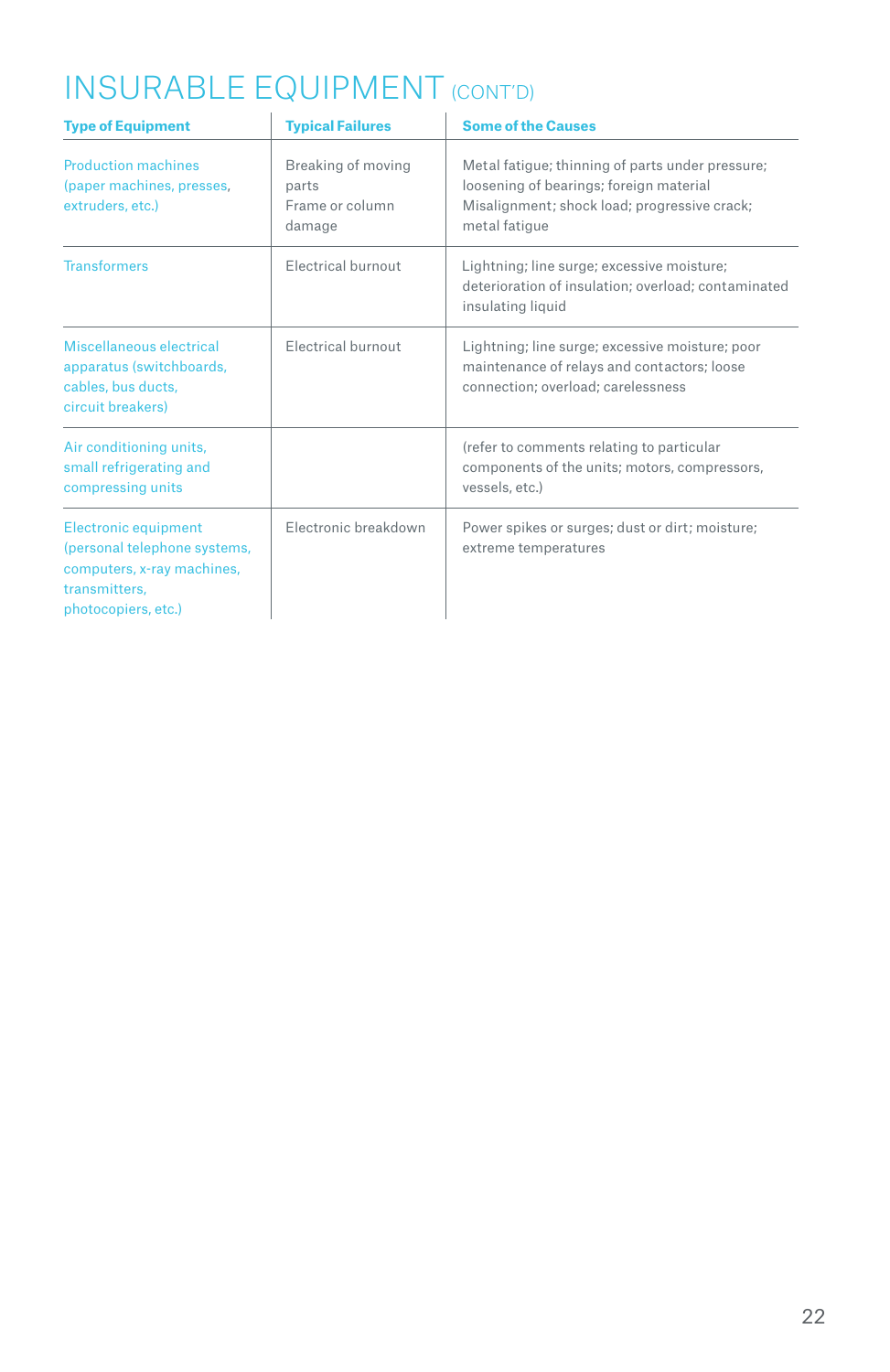# TYPICAL OCCUPANCIES

| <b>Usually found</b><br>Occasionally found                                                        | Heating boilers                  | Pressure Vessels<br>(non-process) | Air conditioning<br>units, systems | High pressure boilers | Process vessels  | Refrigeration  | Motors, generators | Emergency generators | Pumps, compressors | Production machines | Transformers                  | Steam, Gas Turbines | Switchboards,<br>cables, etc. | and Electronic Circuitry<br>Electronic equipment |
|---------------------------------------------------------------------------------------------------|----------------------------------|-----------------------------------|------------------------------------|-----------------------|------------------|----------------|--------------------|----------------------|--------------------|---------------------|-------------------------------|---------------------|-------------------------------|--------------------------------------------------|
| Apartment buildings<br>Auto sales<br><b>Bakeries</b><br><b>Banks</b><br><b>Bottling plants</b>    | ė<br>$\bullet$<br>$\bullet$<br>٠ | ۰<br>$\bullet$<br>$\bullet$<br>٠  | ۵<br>٠<br>ó<br>٠                   | ٠                     |                  |                | ٠                  |                      | ö<br>۸<br>٠        |                     | ö<br>ö<br>ö<br>ö<br>ö         |                     | ۰<br>۰<br>۰                   | ė<br>ö<br>ō<br>ō                                 |
| Bowling alleys<br><b>Breweries</b><br>Canneries<br>Car washes<br>Chemical plants                  | ö                                | ٠                                 | ٠<br>ö                             | ٠                     |                  | ۰<br>¢         | ö                  |                      |                    | ö                   | ö<br>ò<br>ö                   |                     | ٠                             | ۰<br>Ŏ                                           |
| Churches<br>Clubs<br>Cocktail lounges<br>Cold storage plants<br>Colleges                          |                                  | ۰<br>٠                            | ö<br>٠                             | ۰                     |                  | ۵              | ۵                  |                      | ٠<br>۵<br>e        |                     | ö<br>۰<br>٠                   |                     | ٠                             | ö                                                |
| Condominiums<br>Convalescent homes<br>Country clubs<br>Dairies<br>Dry cleaners                    | ٠<br>٠                           | $\bullet$<br>٠                    | ö<br>۰<br>٠                        |                       |                  |                | ö<br>ö<br>٠        |                      | ö<br>ö             |                     | ö<br>ö<br>۵<br>ö<br>$\bullet$ |                     |                               | ō                                                |
| Food processing<br>Foundries<br>Funeral homes<br>Garages<br>Greenhouses                           | ٠                                | ٠<br>۰<br>ō<br>٠                  | ö<br>٠                             | ö<br>$\bullet$        |                  | ۰              | ٠                  |                      |                    |                     | $\bullet$<br>٠                |                     |                               | ė                                                |
| Hospitals<br>Hotels<br>Laundries<br>Manufacturing, heavy<br>Manufacturing, light                  | $\bullet$<br>۰                   | ٠<br>۰<br>۰                       | ٠<br>ó<br>٠<br>ö                   | ۰<br>ö<br>۰<br>۰<br>ö | ö<br>٠<br>۰<br>ö | c              |                    | ö                    | e<br>¢             | ó                   | ٠<br>ö<br>ö<br>٠<br>ö         |                     | ō                             |                                                  |
| Motels<br>Municipal buildings<br>Office buildings<br>Paper mills<br>Printing, publishing          | ٠<br>Ō                           | ō                                 | ٠                                  |                       |                  |                | ö<br>٥             | ö<br>ö               | ŏ<br>ö<br>٠<br>Ċ   |                     | ö<br>ö<br>ö<br>ō<br>ö         |                     | ä                             | ō                                                |
| Professional buildings<br>Public buildings<br>Pumping stations<br>Refineries (oil)<br>Restaurants | ٠                                | ٠                                 | ٠                                  |                       | ٠                | ٠<br>٥<br>٠    | ö<br>۵<br>٠        | ö<br>٠<br>ó          | ö<br>ó<br>۵        |                     | $\bullet$<br>ö<br>۰<br>ō<br>ö |                     |                               |                                                  |
| Schools<br>Service stations<br><b>Stores</b><br>Textile plants                                    | ٠                                | ٠                                 | ö                                  |                       | ٠                | ۰<br>ó<br>٠    | ö<br>ö<br>٠<br>٠   | ۰                    | ۰<br>ŏ<br>ó<br>۸   |                     | ö<br>۵<br>۰                   |                     |                               |                                                  |
| <b>Theatres</b><br>Utilities (electric)<br>Warehouses                                             |                                  | ō                                 |                                    |                       | ۰                | ö<br>$\bullet$ | ö<br>۰<br>ö        |                      | ö                  |                     | $\bullet$<br>ö<br>ö           |                     |                               |                                                  |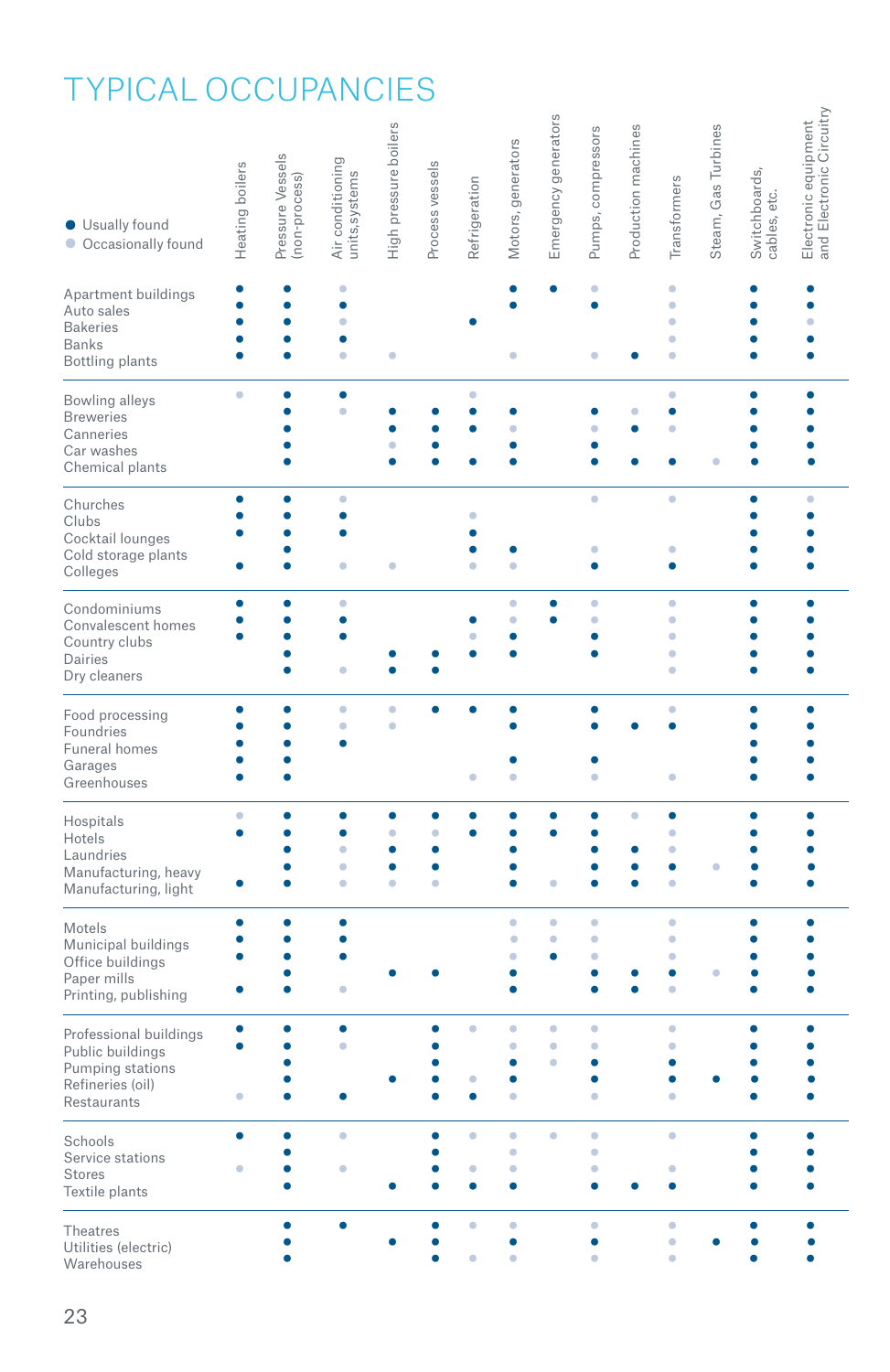## QUICK REFERENCE CHART

### **Equipment Insurance vs. Warranties and Contracts**

| <b>Type of Occurrence or Service</b>                                                     | <b>Typical</b><br><b>Manufacturer's</b><br><b>Warranty</b> | "Full"<br><b>Maintenance</b><br><b>Contract</b> | <b>Equipment</b><br><b>Insurance</b> |
|------------------------------------------------------------------------------------------|------------------------------------------------------------|-------------------------------------------------|--------------------------------------|
| Pay for breakdown caused by faulty<br>materials or workmanship                           | <b>YES</b>                                                 | <b>NO</b>                                       | <b>YES</b>                           |
| Pay for Business Income Losses                                                           | <b>NO</b>                                                  | <b>NO</b>                                       | <b>YES</b><br>(optional)             |
| Pay for extra expense of rental<br>equipment, rental facilities<br>and temporary repairs | N <sub>O</sub>                                             | NO.                                             | <b>YES</b><br>(optional)             |
| Pay for spoilage of perishables                                                          | <b>NO</b>                                                  | N <sub>O</sub><br>(optional)                    | <b>YES</b><br>(optional)             |
| Pay for direct damage to<br>surrounding property                                         | <b>NO</b>                                                  | <b>NO</b>                                       | <b>YES</b>                           |
| Provide required jurisdictional<br>inspection service                                    | N <sub>O</sub>                                             | N <sub>O</sub>                                  | <b>YES</b>                           |
| Oil, clean, adjust, change filters, etc.                                                 | <b>NO</b>                                                  | <b>YES</b>                                      | NO.                                  |
| Repair and replace worn parts                                                            | <b>NO</b>                                                  | <b>YES</b>                                      | NO.                                  |
| Pay for lost refrigerant from breakdown                                                  | <b>NO</b>                                                  | <b>NO</b>                                       | <b>YES</b>                           |
| Pay for labour cost to repair/replace parts                                              | <b>NO</b>                                                  | Sometimes                                       | <b>YES</b>                           |
| Pay for accidental breakdown<br>(see exclusions)                                         | NO.                                                        | <b>YES</b>                                      | <b>YES</b>                           |
| Pay for Ammonia Contamination<br>of product                                              | <b>NO</b>                                                  | <b>NO</b>                                       | <b>YES</b>                           |
| Pay for operator error or<br>misuse of equipment                                         | <b>NO</b>                                                  | <b>NO</b>                                       | <b>YES</b>                           |
| Pay for full replacement cost of<br>parts and property                                   | <b>NO</b>                                                  | <b>NO</b>                                       | <b>YES</b>                           |
| Pay for refrigerant lost through leakage                                                 | <b>NO</b>                                                  | <b>NO</b>                                       | NO.                                  |
| Pay for expediting expenses<br>of overtime, labour, fast freight, etc.                   | N <sub>O</sub>                                             | N <sub>O</sub>                                  | <b>YES</b>                           |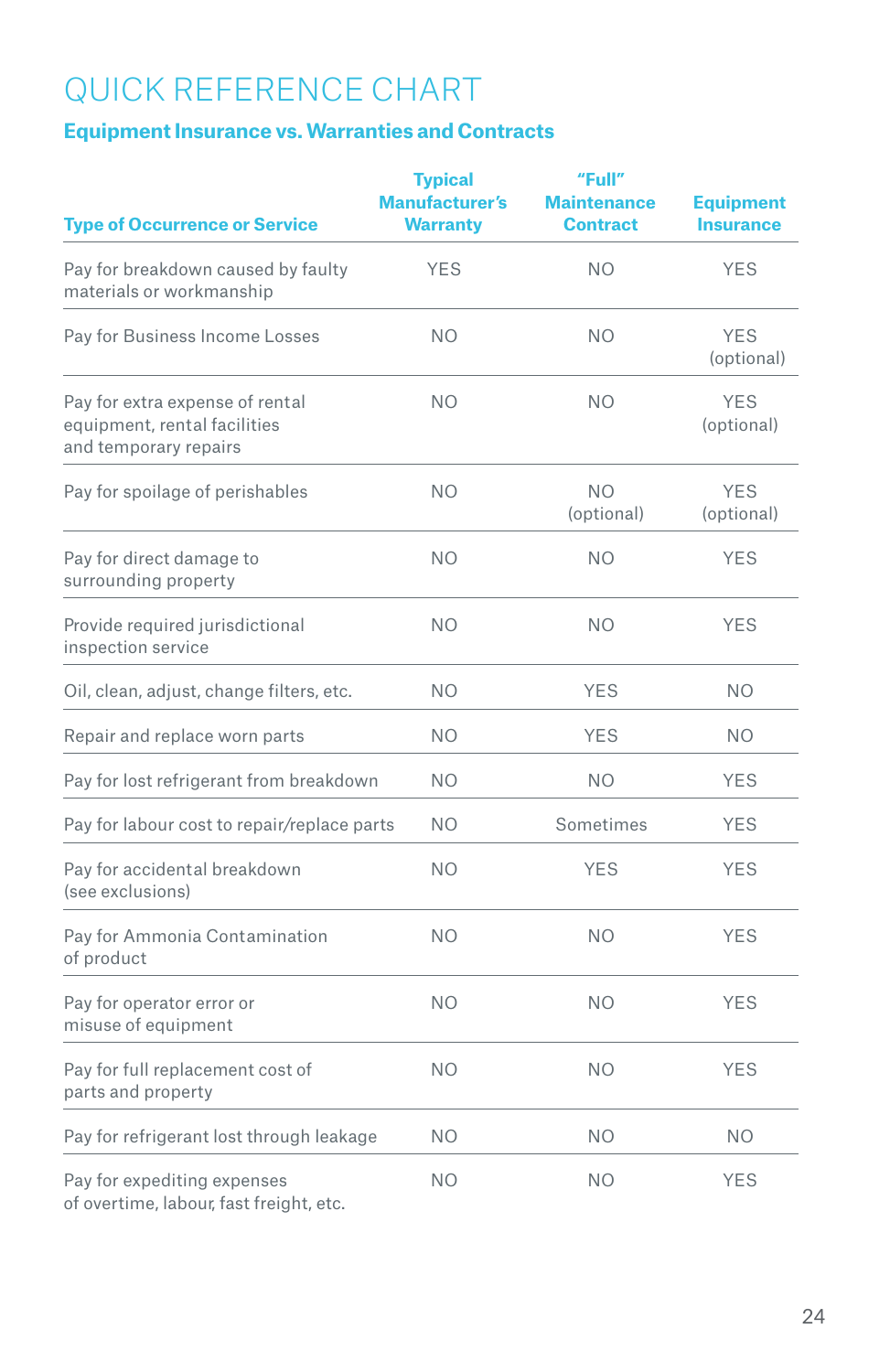### EQUIPMENT EXPOSURES FOUND IN A TYPICAL FACTORY

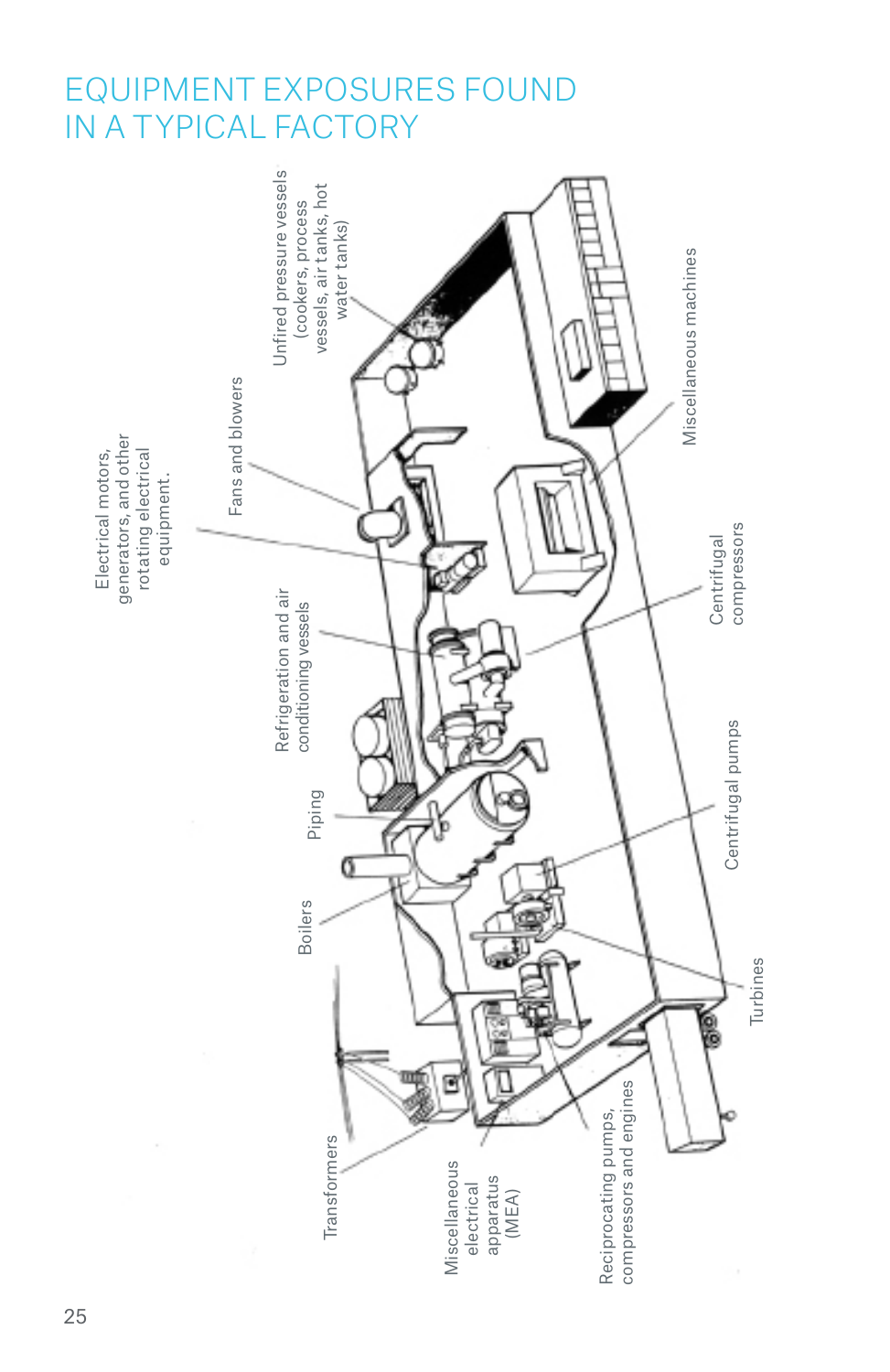## A CHOICE OF POLICIES

#### **TechAdvantage® Equipment Breakdown Coverage**

This policy provides coverage on larger risks, particularly those engaged in processing or manufacturing. This standard form is adaptable to a wide range of exposures. Property damage, business interruption, and other coverages can be tailored to suit the specific needs of each insured.

#### **All Systems Go Plus® - broad, unlimited\* coverage with Data Compromise and Identity Recovery**

This unique insurance policy was created to specifically address the needs of the modern non-manufacturing and non-processing small business with insurable values not exceeding \$15,000,000 for building owners and \$1,500,000 for tenants. It combines broad, unlimited\* equipment breakdown coverage with optional Data Compromise and Identity Recovery. Premiums are based on property values rather than actual objects so as to permit brokers to provide quotes to their clients without having to wait for a company survey. Fast rating, binding, and issuing can be done through biiconnect.com. If you are a broker requiring access, please contact your BI&I Marketing Representative.

\*There is no limit of insurance applicable to direct damage, spoilage, business interruption / extra expense, service interruption and anchor location, for qualified risks.

#### **Equipment Breakdown Rider**

BI&I makes this product available exclusively through its reinsurance arrangements with property and casualty insurers in Canada.

Equipment Breakdown Rider has the added flexibility of three coverage options, from Basic to Comprehensive Plus.

#### **Course of Construction Equipment Breakdown Coverage**

Course of Construction Equipment Breakdown coverage provides coverage for the breakdown of permanently installed equipment during construction. It can also be extended to include coverage during commissioning and testing.

Note: It should be understood that the comments in this guide are merely an effort to summarize policy coverage, exclusions and conditions. Please refer to the policy itself for exact details of coverage. For further information or assistance contact your local BI&I Office.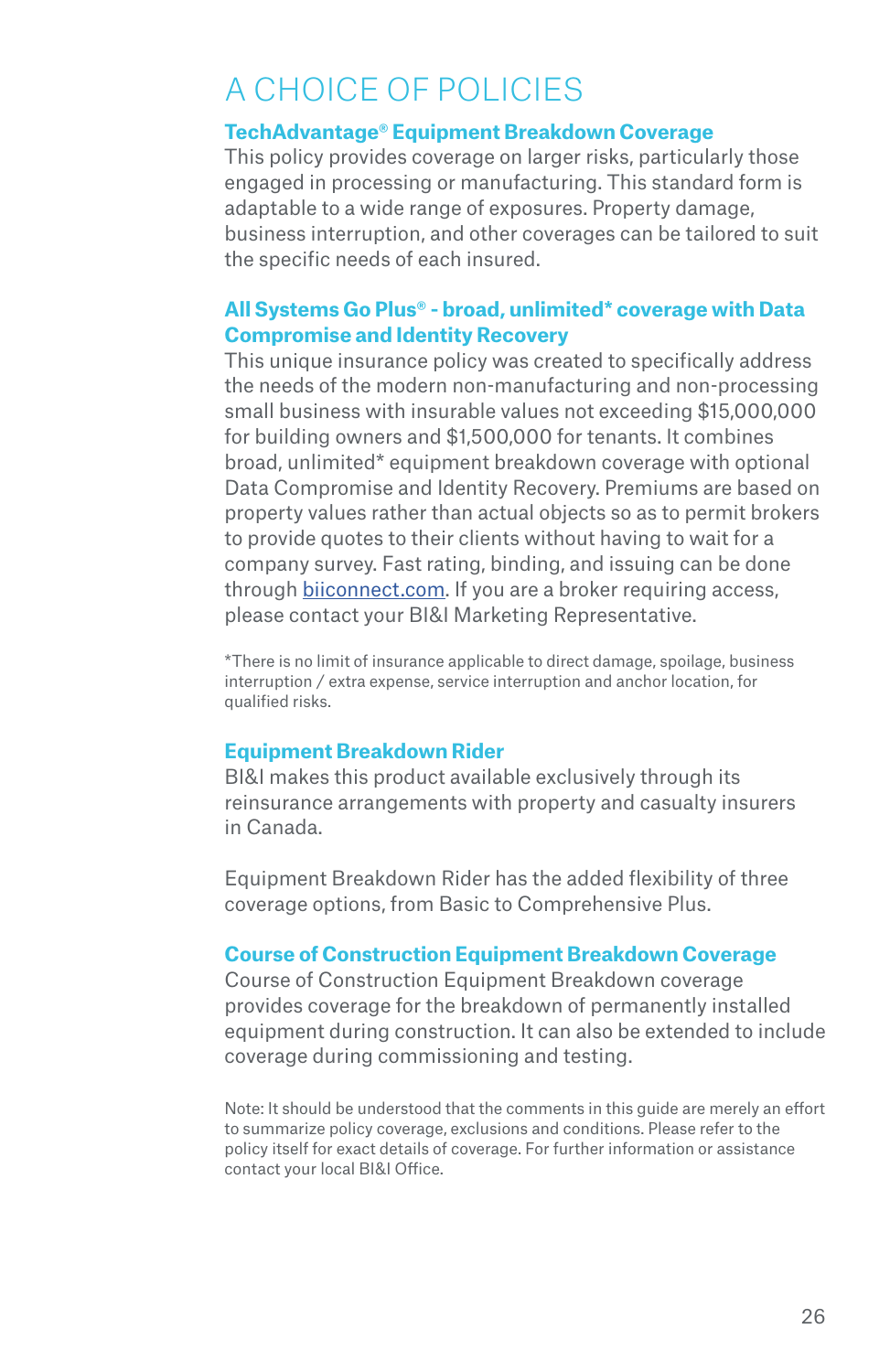#### **The Boiler Inspection and Insurance Company of Canada**

#### **Head Office**

**Toronto** 390 Bay St, Suite 2000 Toronto, ON M5H 2Y2 Tel.: (416) 363 5491 Fax: (416) 363 0538 Email: ho@biico.com

#### **Branch Offices**

#### **Toronto**

390 Bay St, Suite 400 Toronto, ON M5H 2Y2 Tel.: (416) 362 1203 Fax: (416) 362 6601 Email: toronto@biico.com

#### **Montréal**

800 René-Lévesque Blvd. West, Suite 1735 Montréal, QC H3B 1X9 Tel.: (514) 861 8261 1(888) 659 2434 Fax: (514) 861 6922 Email: montreal@biico.com

#### **Hamilton**

883 Upper Wentworth St, Unit 305B Hamilton, ON, L9A 4Y6 Tel.: (905) 528 8751 1(800) 263 2168 Fax: (905) 528 3636 Email: hamilton@biico.com

#### **Regional Offices**

### **Halifax**

Purdy's Wharf, Suite 1611, 1969 Upper Water Street Halifax, NS B3J 3R7 Tel.: (902) 423 6276 Fax: (902) 422 6942 Email: halifax@biico.com

#### **Québec City**

Tel.: (418) 681 7857 Fax: (418) 681 6099 Email: quebec@biico.com

#### **Calgary**

808 – 4th Avenue SW, Suite 400, Calgary, AB T2P 3E8 Tel.: (403) 265 2813 Fax: (403) 264 9024 Email: calgary@biico.com

#### **Vancouver**

609 Granville Street, Suite 1578, Vancouver, BC V7Y 1G5 Tel.: (604) 683 0341 Fax: (604) 683 1799 Email: vancouver@biico.com